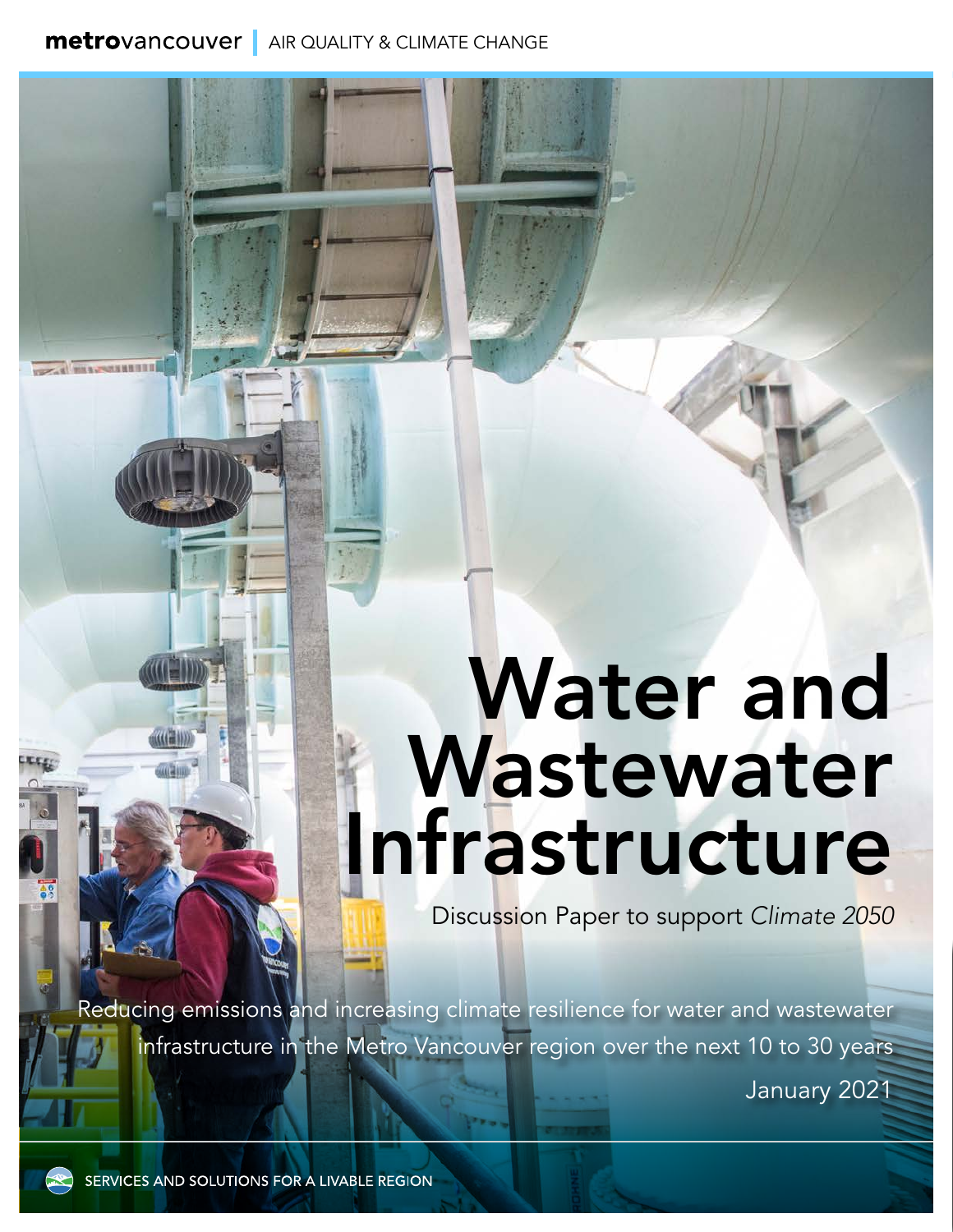#### Your feedback is valued.

This paper was drafted in Fall 2020, and introduced for public, stakeholder and government comment during the COVID-19 pandemic response. Metro Vancouver assesses work plans on a case by case basis to determine if the COVID-19 pandemic response requires an adjustment to any work plans, including engagement components. For air quality and climate change programs and initiatives, this means continuing with work plans that protect human health and the environment, but adjusting how we approach engagement. Goals and targets in Metro Vancouver's climate-related plans are science-based and remain a priority. The interim target of a 45% reduction in greenhouse gas emissions below 2010 levels by 2030 has a time horizon of less than ten years. Pursuing a carbon neutral region by 2050 requires taking bold action now. Across the globe, the pandemic response has had an unexpected benefit of significant environmental improvements. This provides a glimpse of what is possible and what we can achieve with coordinated efforts and common goals. Public feedback is valued and project teams continue to seek input, create online feedback opportunities and ensure feedback is reflected as policy development moves forward. Documents, feedback forms and direct email links to the project team are all posted to the Metro Vancouver website, [metrovancouver.org](http://www.metrovancouver.org), search "*Climate 2050*."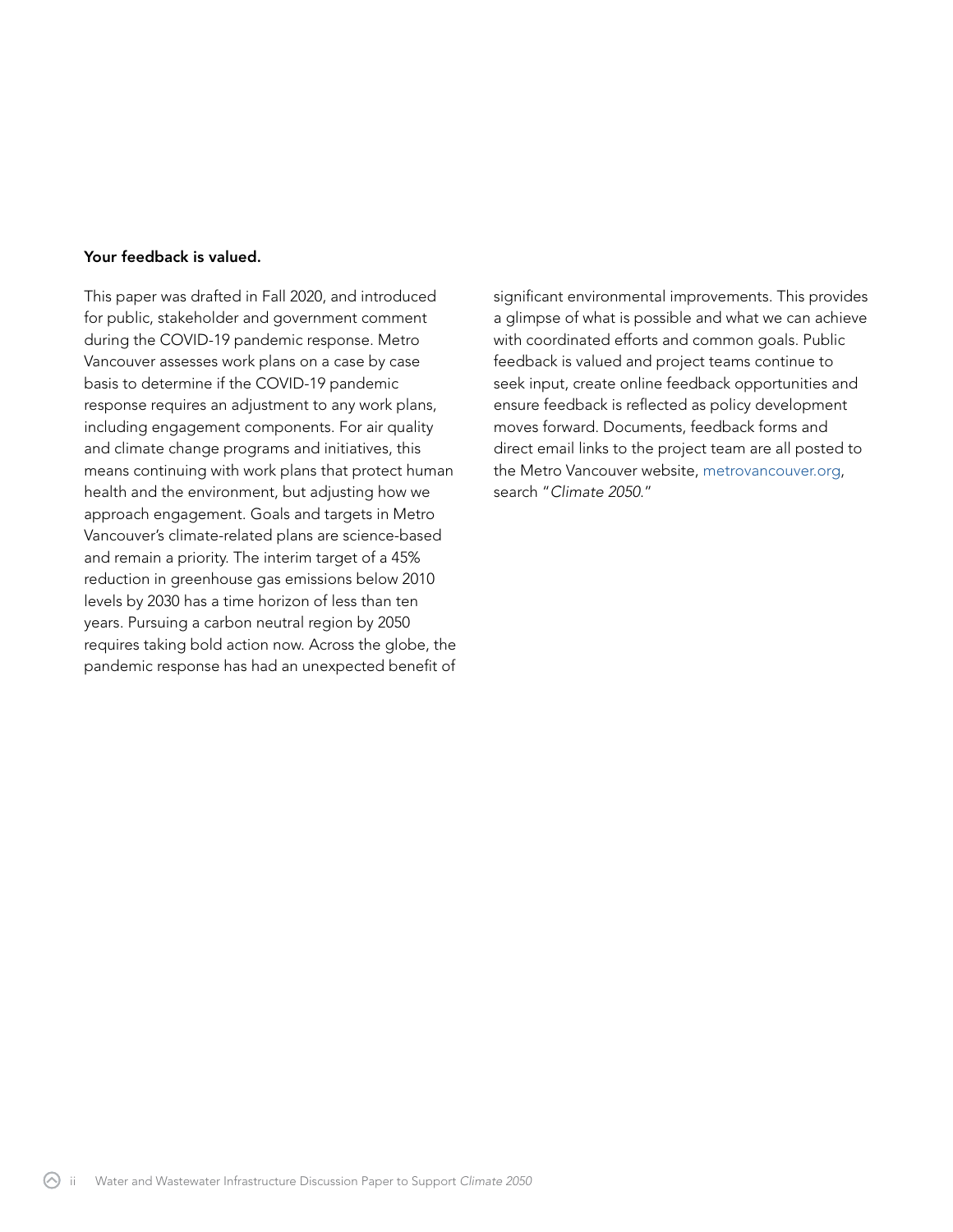# <span id="page-2-0"></span>**Overview**

Metro Vancouver maintains source reservoirs within three protected water supply areas, and treats and delivers clean, safe drinking water to member jurisdictions. Metro Vancouver also collects and treats the region's wastewater while recovering resources, to protect public health, the environment and to support economic prosperity. As our region responds to a changing climate, we need to maintain and strengthen this essential water and wastewater systems to ensure the region's 2.7 million residents have access to clean, safe drinking water and sanitation needs, now and in the future.

To increase the resilience of our water and wastewater infrastructure systems, we need to accelerate our climate actions. We are creating a roadmap to help us reach a low-carbon, resilient future. By 2050, we can ensure that our water and wastewater systems are carbon neutral and climate resilient.

Please provide us with your feedback on these ideas by April 30, 2021.

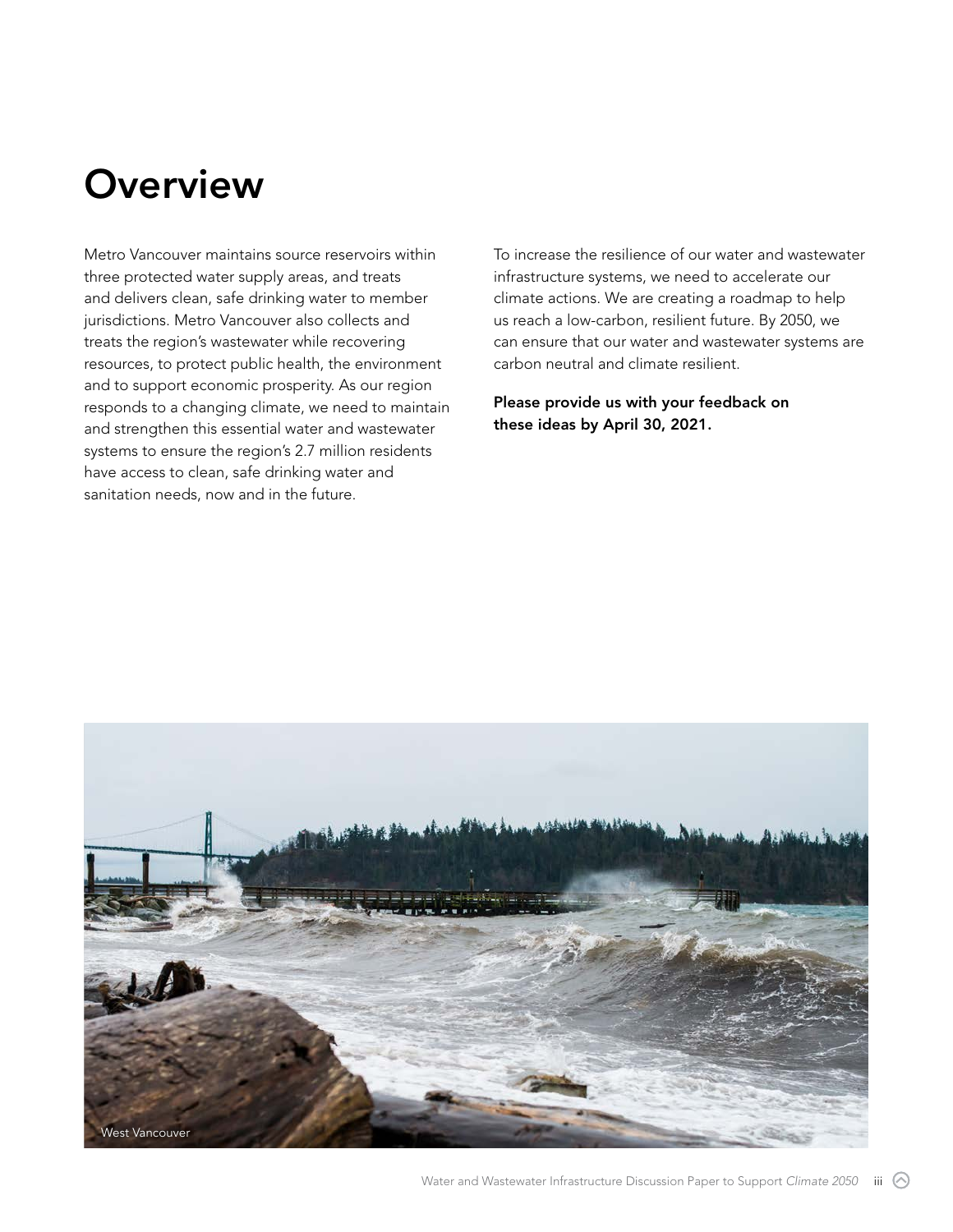iv Water and Wastewater Infrastructure Discussion Paper to Support *Climate 2050*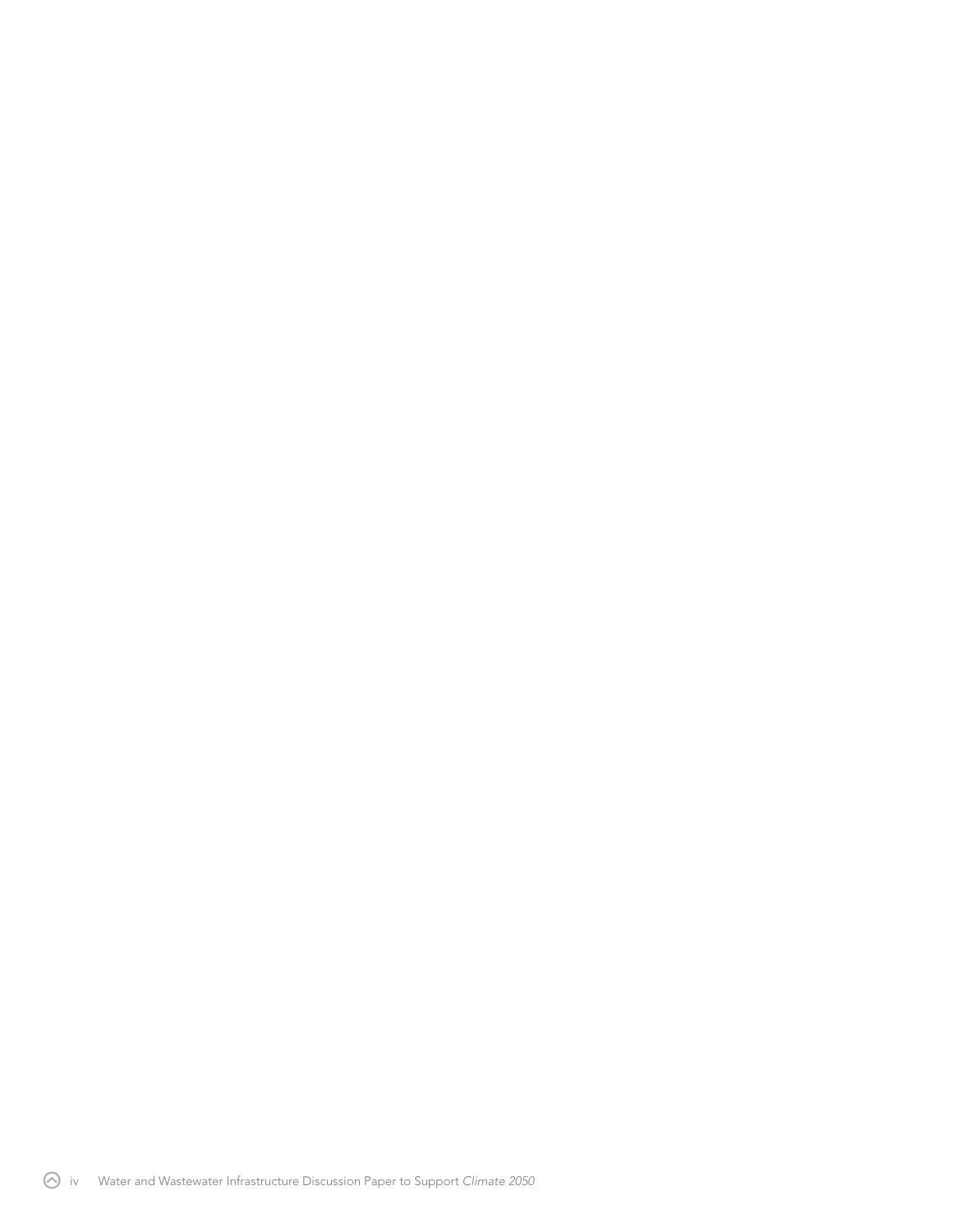## Table of Contents

| Current Actions to Create<br>Low-Carbon Water and Wastewater Infrastructure___________________________________ |  |
|----------------------------------------------------------------------------------------------------------------|--|
|                                                                                                                |  |
| Current Actions to Improve the Resiliency of Water and Wastewater Infrastructure__________________________ 10  |  |
| Discussion: Ensuring Low-Carbon and Climate Resilient Water and Wastewater Infrastructure _______________ 13   |  |
| Proposed Long-term Goals for Low-Carbon and Climate Resilient Water and Wastewater Infrastructure _____ 13     |  |
| Example Metrics and Target for Low-Carbon and Climate Resilient Water and Wastewater Infrastructure __ 13      |  |
| Example Actions for Low-Carbon and Climate Resilient Water and Wastewater Infrastructure ______________ 14     |  |
| Potential Big Ideas for Low-Carbon and Climate Resilient Water and Wastewater Infrastructure _____________ 14  |  |
|                                                                                                                |  |
|                                                                                                                |  |
|                                                                                                                |  |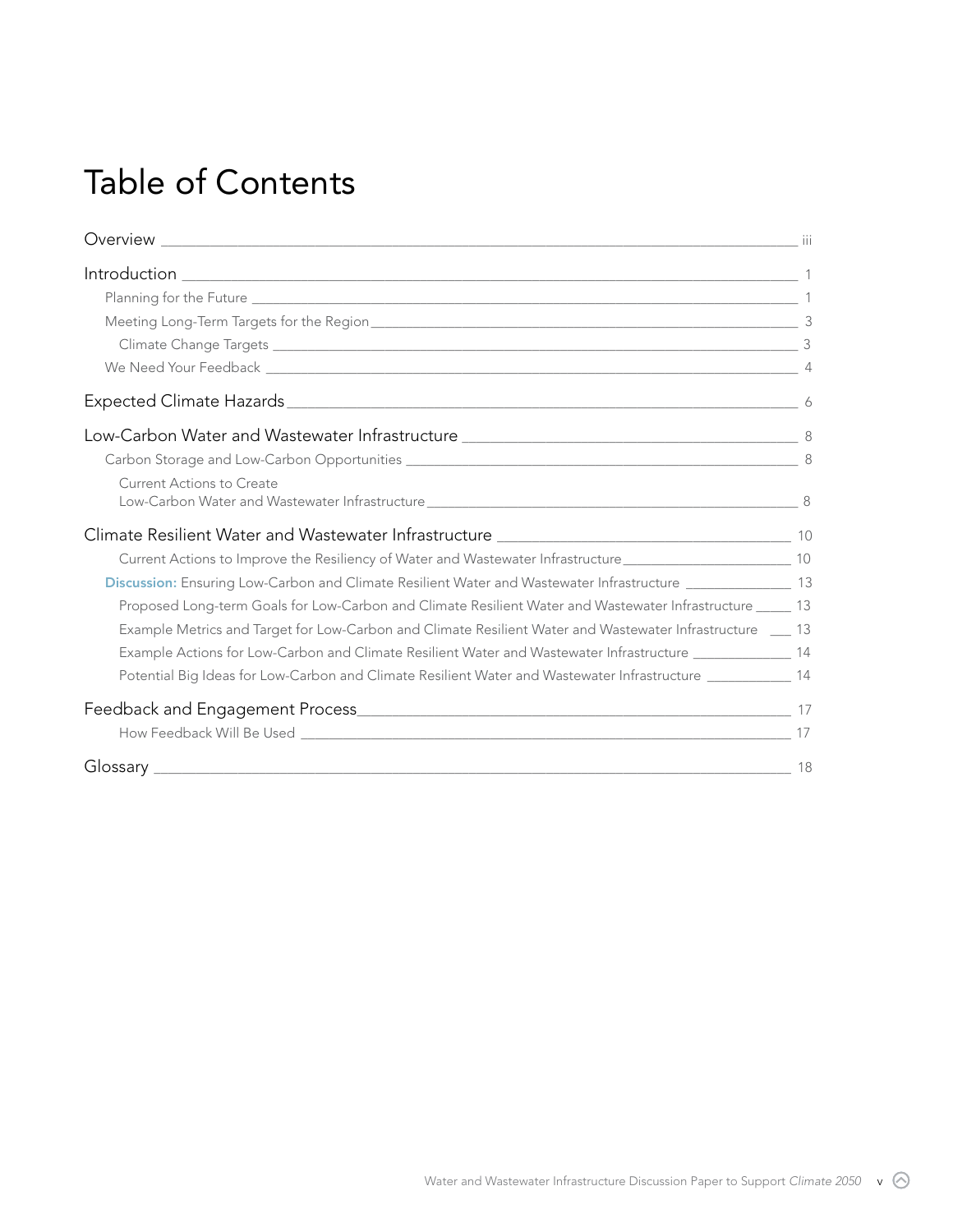vi Water and Wastewater Infrastructure Discussion Paper to Support *Climate 2050*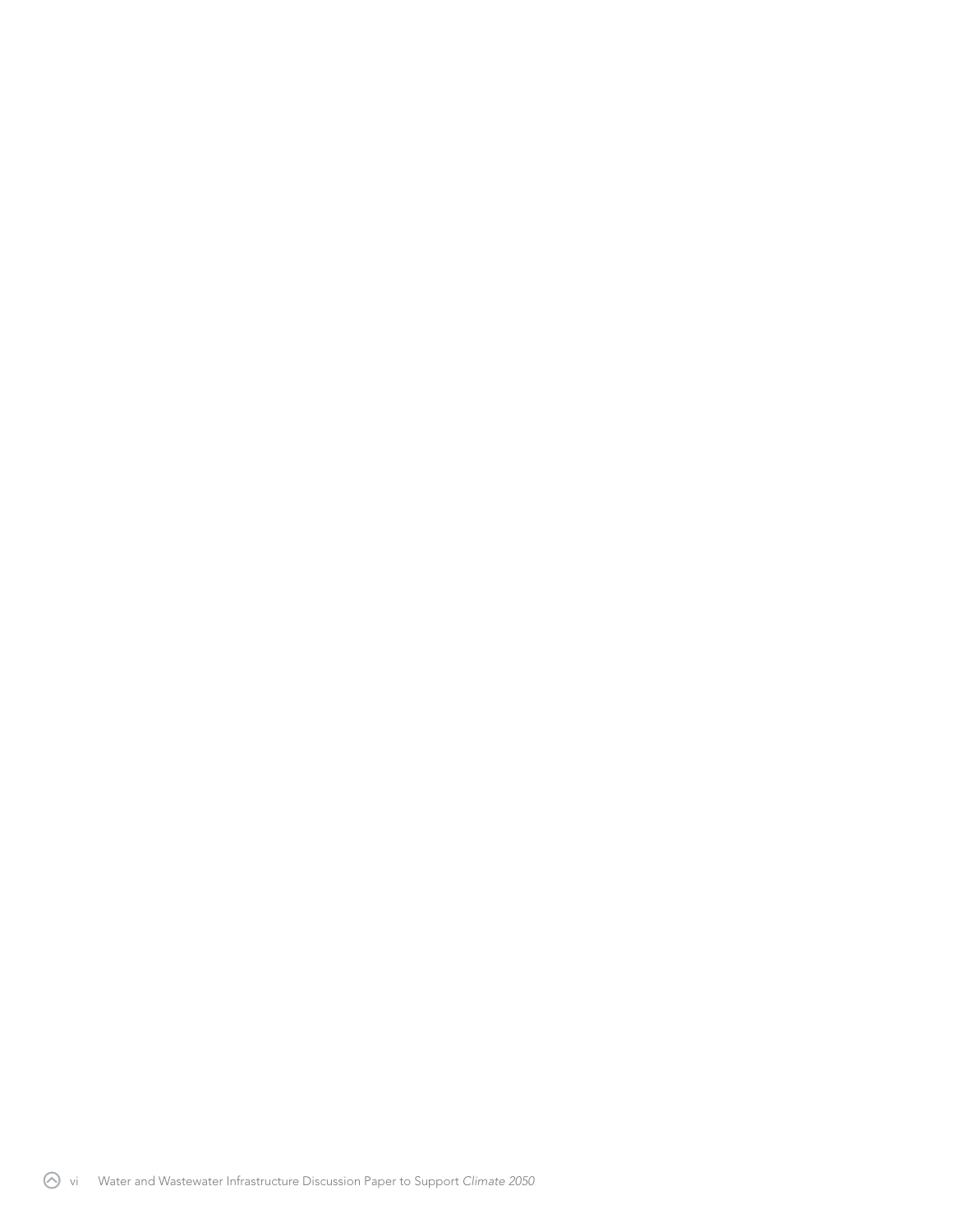# <span id="page-6-0"></span>Introduction

## Planning for the Future

 *Climate 2050* is an overarching long-term strategy that will guide our region's policies and collective actions to transition to a carbon neutral and resilient region over the next 30 years. Metro Vancouver is implementing *Climate 2050* through ten issue area *Roadmaps* (see Figure 1), which will describe how the region can reduce [greenhouse gas](#page-23-0) (GHG) emissions and adapt to climate change impacts. Implementation of the *Roadmaps* will be driven by Metro Vancouver's management plans and other policies including the Drinking Water Management Plan and the Liquid Waste Management Plan, as well as the forthcoming Resilient Region Strategic Framework that will integrate the principles of resiliency and social equity across all Corporate functions.

Underlined words are key concepts and are defined in the Glossary on [page 1](#page-23-0)8.

Key questions for feedback are shown in boxes marked  $\sqrt[2]{\ }$ 

#### Drinking water – Water Services

Metro Vancouver provides clean, safe drinking water through its member jurisdictions for 2.7 million residents in the region. This includes managing three protected water supply areas to collect and store water within source reservoirs, treating water to ensure that it is safe to drink and delivering drinking water to member jurisdictions through a network of pumping stations and large transmission mains. Member jurisdictions then distribute drinking water to residents and businesses.

#### Wastewater – Liquid Waste Services

Metro Vancouver collects wastewater from its members, conveys it via a network of pumps and sewer mains to five wastewater treatment plants where it is treated, heat and organic material are recovered and the treated wastewater is released into receiving waters. Wastewater also includes some of the rainwater runoff in areas of the region where stormwater is not completely handled by separate sewers. Member jurisdictions have responsibilities for conveying and discharging separated [stormwater](#page-24-0) into local waterways; this responsibility is partially shared with Metro Vancouver in several drainage areas which cross municipal boundaries.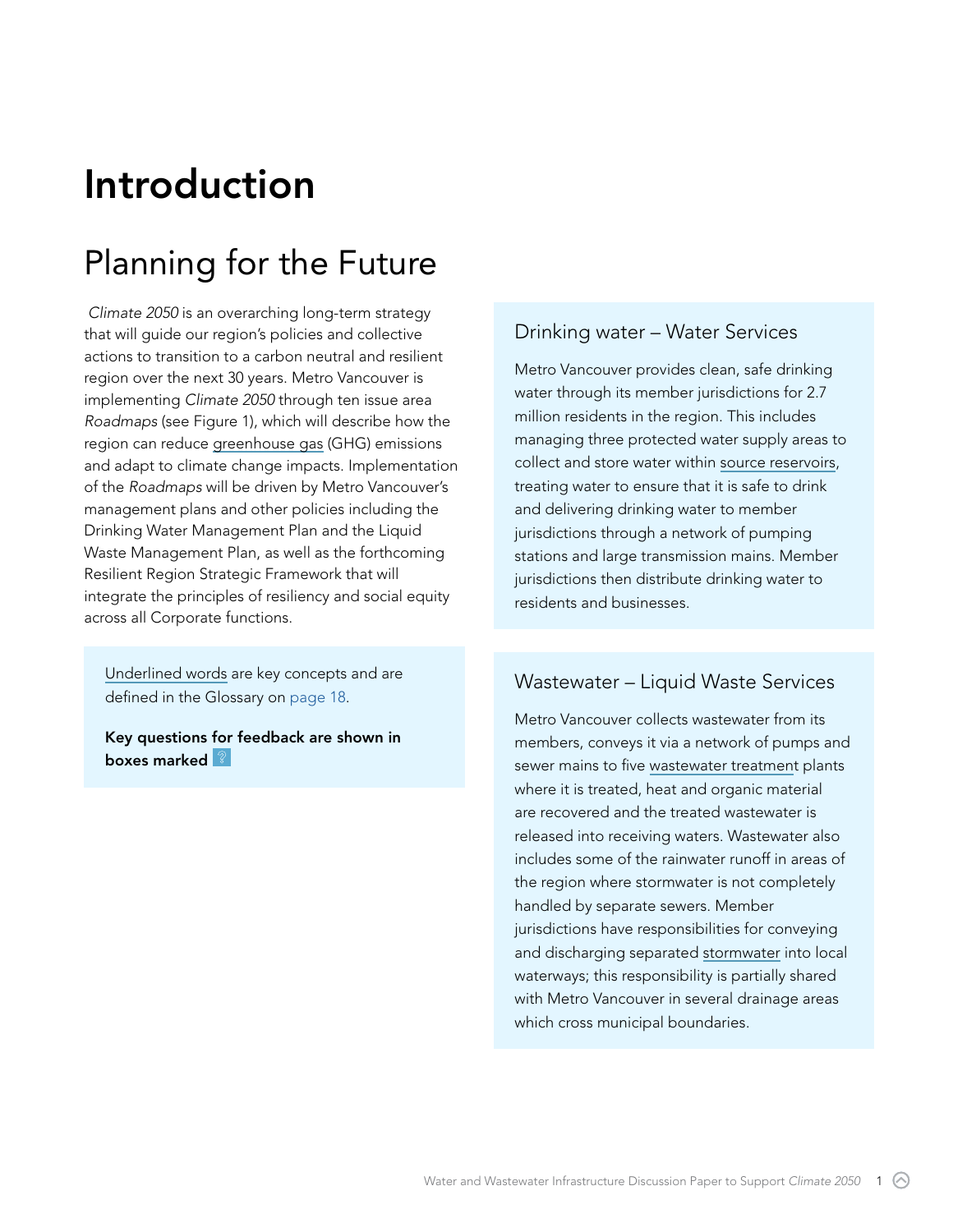This discussion paper addresses water and wastewater infrastructure systems, with a scope defined to include Metro Vancouver's roles in:

• Planning, building and maintaining the infrastructure to deliver clean, safe drinking water to our member jurisdictions and the residents and businesses of Metro Vancouver.

Planning, building and maintaining the infrastructure to collect and treat wastewater from our members, and managing [urban drainage/stormwater flows](#page-24-0) in areas managed by the Greater Vancouver Sewerage & Drainage District.

While Metro Vancouver has authority over the regional drinking water and wastewater infrastructure under its direct control, ongoing collaboration between Metro Vancouver and its members will be essential to ensure that both regional and local water and wastewater infrastructure minimizes greenhouse gas emissions and is prepared for climate change impacts. Climate change affects us all – both Metro Vancouver and its member jurisdictions have important roles in preparing for a changing climate and minimizing emissions.



Figure 1: Issue areas for *Climate 2050*

This discussion paper is intended to promote discussion and enable feedback that will be used in the development of a *Climate 2050 Water and Wastewater Infrastructure Roadmap*. Feedback will also inform the development of the next Drinking Water and Liquid Waste Management plans that will guide Metro Vancouver's infrastructure policy and actions for many years to come.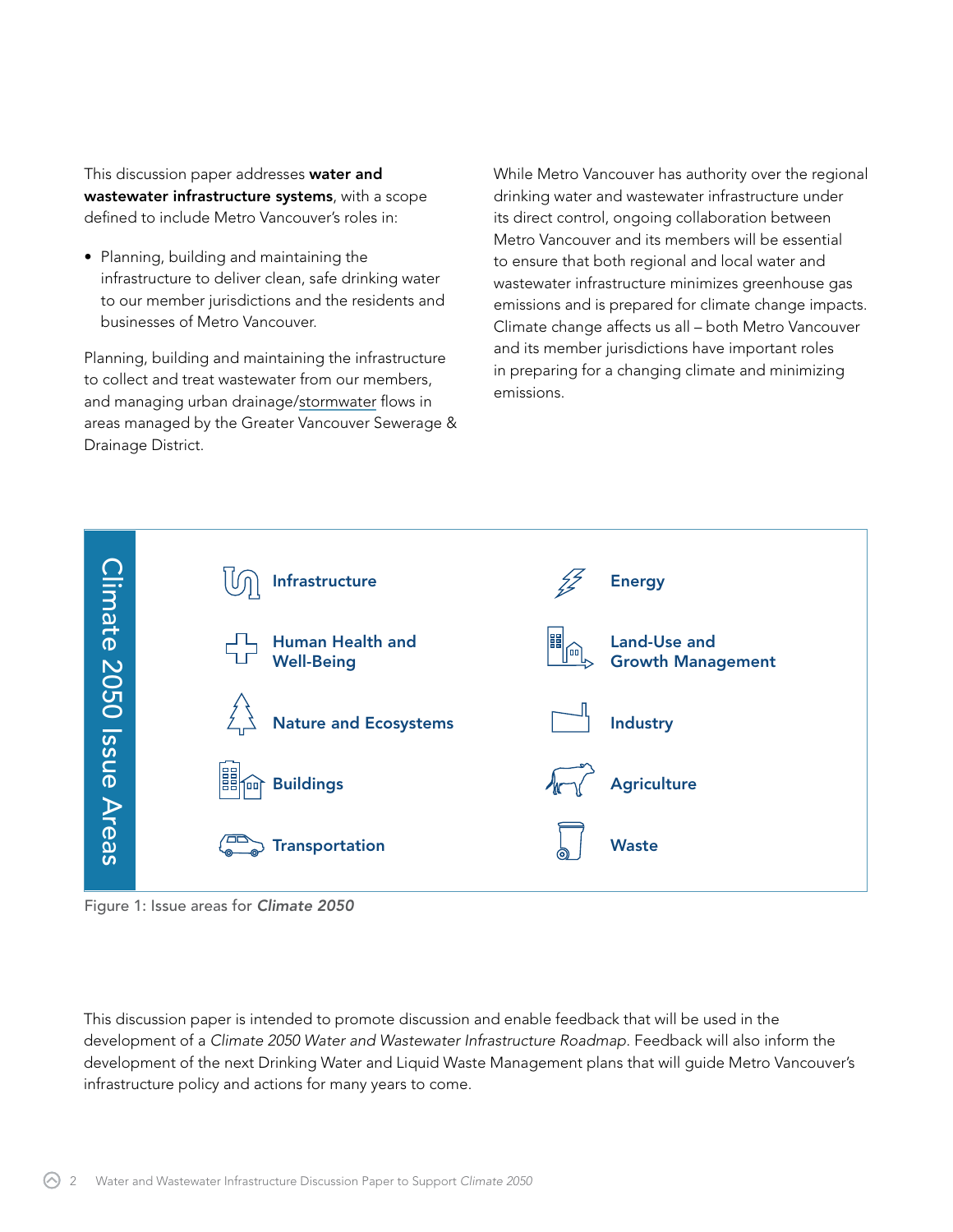### <span id="page-8-0"></span>Meeting Long-Term Targets for the Region

Metro Vancouver, together with its member jurisdictions, has been taking action on reducing greenhouse gas emissions and building climate resilience for decades. But actions must be accelerated to reduce our impacts on global climate change and to protect public health and the environment. The region also needs to adapt to the anticipated impacts from a changing climate.

There is significant overlap between the sources of [greenhouse gases](#page-23-0) and [air contaminants](#page-23-0), so actions that reduce emissions to protect public health can often (but not always) reduce greenhouse gases, and vice versa. Metro Vancouver aims to maximize co-benefits by focusing on policies and programs that reduce both greenhouse gases and [common](#page-23-0)  [air contaminants](#page-23-0).

### Climate Change Targets

Climate change is directly associated with greenhouse gases, primarily carbon dioxide. While emissions are global, we all have a shared responsibility to take local action. The major sources of greenhouse gases in this region are transportation, buildings and industry, with smaller contributions from waste management and agriculture. Regional water and wastewater utility operations are a relatively smaller source of regional greenhouse gas emissions; however, there are still opportunities to reduce high emissions activities and [embodied emissions](#page-23-0) in materials associated with ongoing operations, maintenance and construction of water and wastewater infrastructure.

Metro Vancouver has adopted the following regional climate change targets:

- 1. reduce regional greenhouse gas emissions by 45% from 2010 levels by 2030;
- 2. become a [carbon neutral region](#page-23-0) by 2050; and
- 3. ensure our infrastructure, ecosystems, and communities are resilient to the impacts of climate change.

Metro Vancouver and its member jurisdictions have also amended Metro 2040 to include these targets so they are the targets for all local governments in the region.

Although the region has made progress over the past 15 to 20 years, we need to accelerate our climate actions to meet these targets and do our part to avoid the most dangerous impacts of global climate change. More information on climate change in our region is available on the *[Climate 2050](http://www.metrovancouver.org/climate2050)* website.

We need to accelerate our climate actions now to meet these targets and do our part to avoid the most dangerous impacts of global climate change.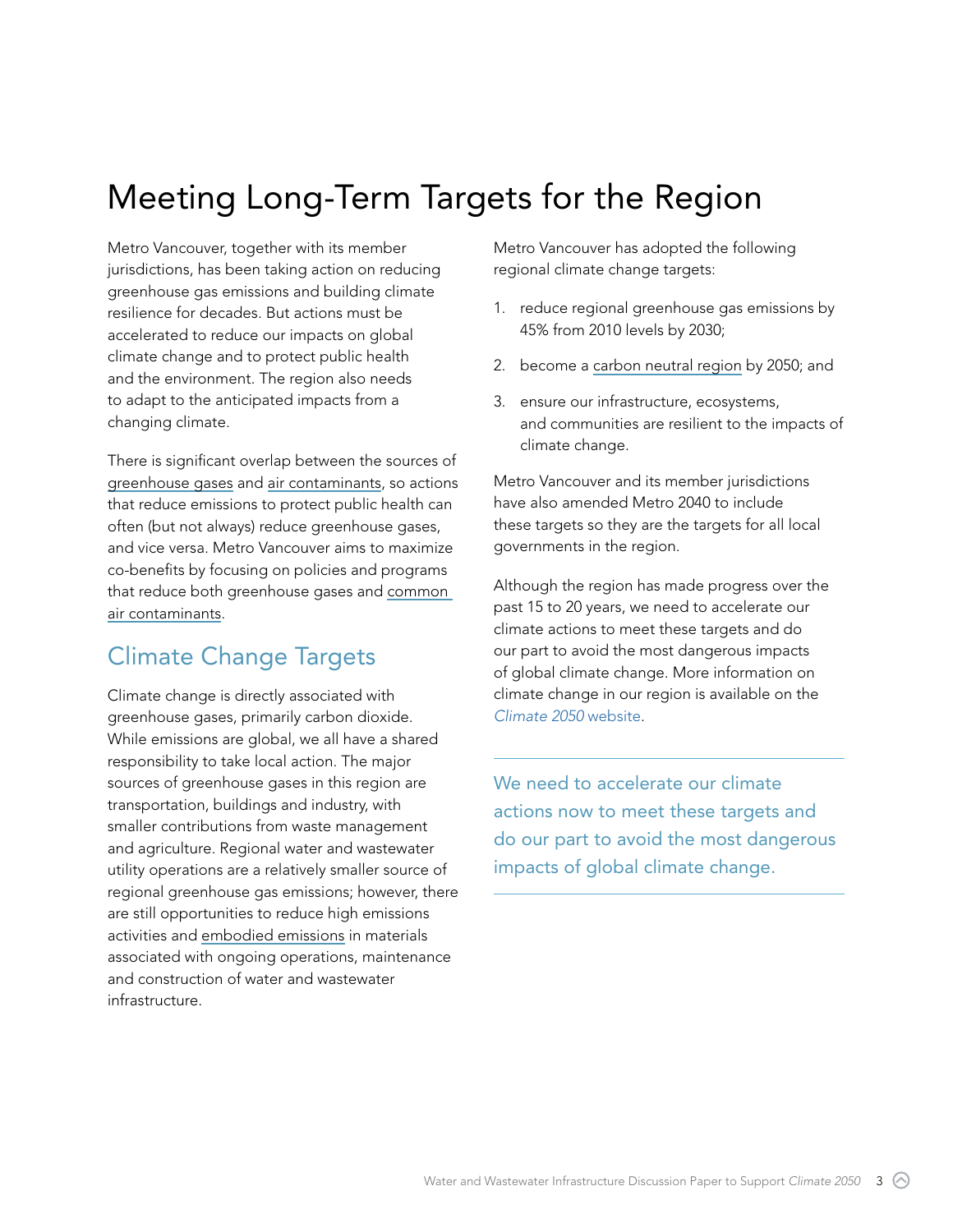### <span id="page-9-0"></span>We Need Your Feedback

The purpose of this discussion paper is to enable feedback on key climate change issues related to managing water and wastewater infrastructure, including ways to reduce greenhouse gas emissions and adapt to a changing climate. This discussion paper is intended for the public, stakeholders and other governments including First Nations.

The goals, targets and actions identified are examples of potential opportunities for the region's water and wastewater systems to help meet the regional emissions targets and inform the development of the *Climate 2050* Infrastructure Roadmap. We must take action now to continue to reduce emissions and ensure that our water and wastewater infrastructure is resilient to a changing climate, and we need your help to figure out the best path forward while also recognizing that more opportunities will emerge in the future. This Roadmap development also aligns with upcoming updates to Metro Vancouver's Drinking Water Management Plan and Liquid Waste Management Plan, which provide further opportunities to focus on climate and resiliency related goals.

Climate change impacts some neighbourhoods, households and individuals more than others. Also, some households are better able to prepare for and protect themselves from climate change. A priority of *Climate 2050* is to incorporate the voices and needs of a full range of communities into program and policy design to ensure that fairness and equity are reflected in the actions that Metro Vancouver implements or advocates for. Policies and programs that reduce emissions should support an equitable distribution of benefits and costs, such as increased economic opportunities in a low emission and carbon neutral economy, affordable housing and more diverse transportation options. Issues of intergenerational equity will also be considered.

Specific opportunities to provide feedback are described under *Feedback and Engagement Process*, on [page 17](#page-22-0).

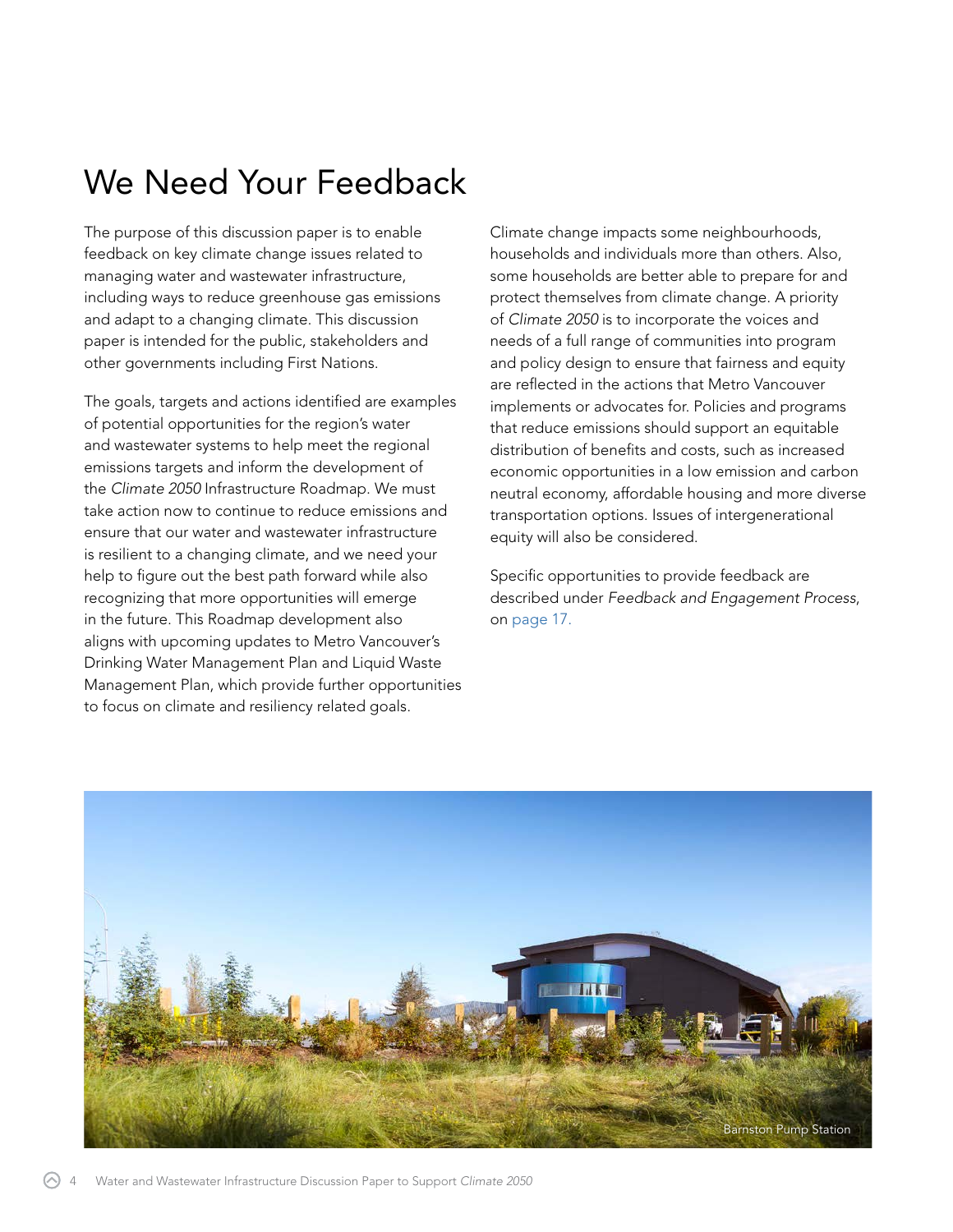#### Linkages to Other Issue Areas

There are many linkages between water and wastewater infrastructure and other issue areas covered by *Climate 2050*. Metro Vancouver is considering these linkages when developing policies and actions. Some of the related issue areas for water and wastewater infrastructure include:

Waste: Residuals left over from water and wastewater treatment processes can be sources of greenhouse gas emissions but can also present opportunities for resource recovery and low-carbon energy.

Land-use and growth management: Policies that support more compact, complete communities also increase infrastructure resilience and can reduce costs and emissions associated with infrastructure growth. Planning decisions can also encourage directing growth away from vulnerable areas for added resiliency.

Energy use and generation: As climate change increases risks associated with power reliability, water and wastewater infrastructure operations will need to adapt, which can impact which energy sources are used. Potential exists for renewable energy generation from infrastructure.

Human health and well-being: Dependence on access to clean, safe drinking water and effective collection and treatment of wastewater is a vital public health need for the region.

Nature and Ecosystems: A rich and diverse natural environment, healthy waterways and added [green](#page-23-0)  [infrastructure](#page-23-0) can improve the resilience of built infrastructure and ensure a sustainable supply of water resources.

Agriculture: High temperatures related to climate changes will likely increase agricultural demand for irrigation water. The region will need to plan for how to reduce the impact of increased water demand on the drinking water system. There may be a need for increased reliance on alternative freshwater sources and associated infrastructure for agricultural irrigation.

These issue areas will be explored in discussion papers of their own. As discussion papers are developed, they will be made available on the [Metro Vancouver website.](http://www.metrovancouver.org/services/air-quality/climate-action/climate2050/regional-priorities/discussion-papers/Pages/default.aspx)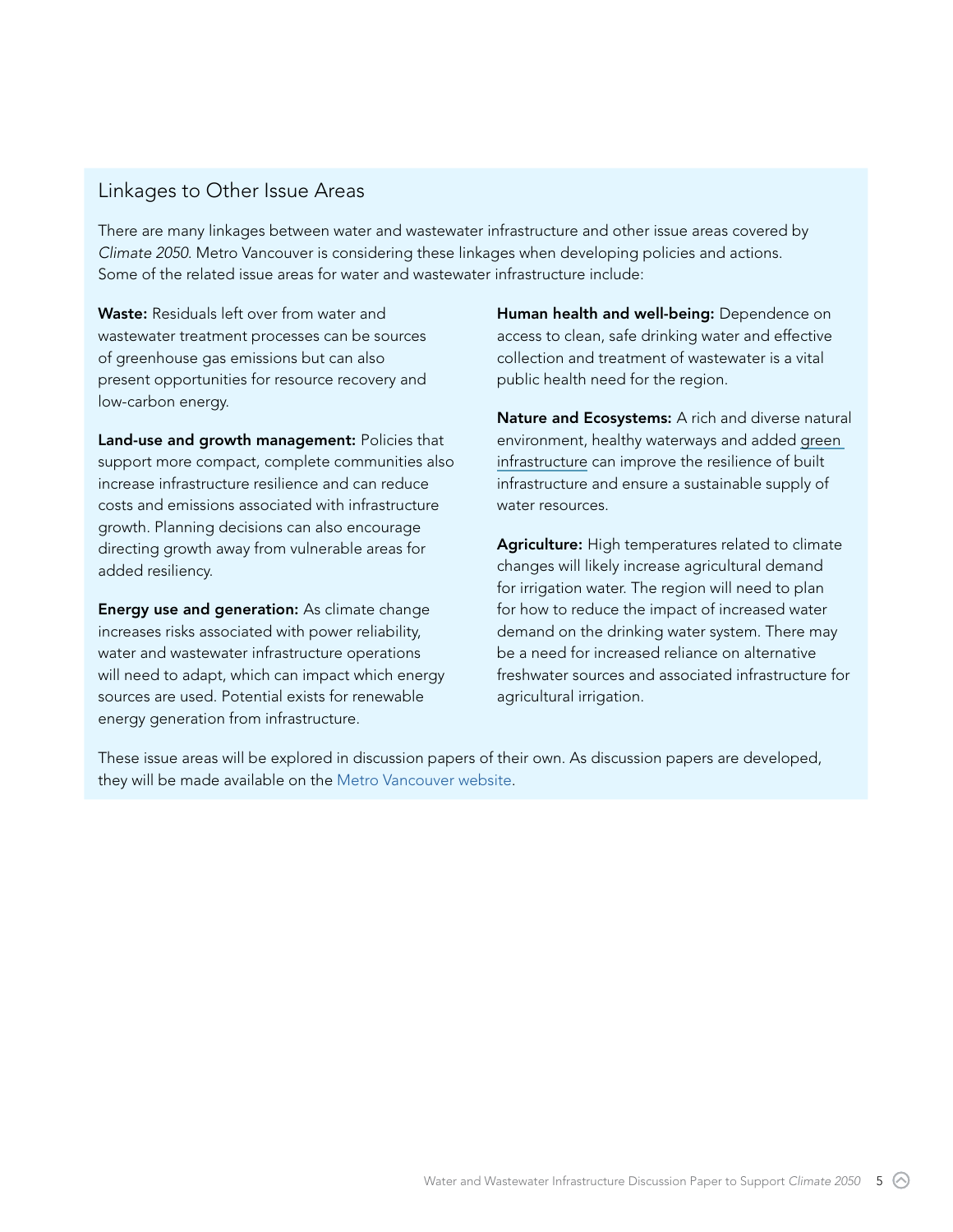# <span id="page-11-0"></span>Expected Climate Hazards

Climate change projections for this region by the year 2050 include extended periods of hotter and drier summer weather, warmer and wetter fall and winter seasons with decreased snowpack as temperatures increase, and more extreme weather patterns. These projections are important considerations for the

resiliency of Metro Vancouver's water and wastewater systems given that most regional infrastructure was not originally designed with climate change in mind.

Water and wastewater infrastructure in the region is expected to face a range of [hazards](#page-24-0) from climate change, outlined in table below.

| <b>CLIMATIC CHANGES AND HAZARDS</b>                   | ANTICIPATED IMPACTS TO WATER AND WASTEWATER INFRASTRUCTURE                                                                                                                                                                                                                                                                                           |  |  |  |  |
|-------------------------------------------------------|------------------------------------------------------------------------------------------------------------------------------------------------------------------------------------------------------------------------------------------------------------------------------------------------------------------------------------------------------|--|--|--|--|
| Sea level rise and flooding (coastal and riverine)    |                                                                                                                                                                                                                                                                                                                                                      |  |  |  |  |
| Rising water levels                                   | • Risk of damage for critical infrastructure located at low elevations such as wastewater<br>treatment plants, pump stations and marine crossings.                                                                                                                                                                                                   |  |  |  |  |
|                                                       | • Extreme flooding causes structural changes to rivers and shorelines, which may have impacts<br>to adjacent water and wastewater infrastructure.                                                                                                                                                                                                    |  |  |  |  |
|                                                       | · Flood events can overwhelm collection and drainage systems, leading to sewage overflows<br>and the release of contaminants into the environment.                                                                                                                                                                                                   |  |  |  |  |
| Changing salinity                                     | • Salt water will move further into rivers and coastal areas, which could impact current water<br>supplies used for agricultural irrigation.                                                                                                                                                                                                         |  |  |  |  |
| Changing precipitation patterns                       |                                                                                                                                                                                                                                                                                                                                                      |  |  |  |  |
| More intense extreme rainfall events                  | • Increased run-off, turbidity and erosion will add stresses to stormwater collection and<br>drainage systems across the region. Stresses are exacerbated in areas around the Metro<br>Vancouver region that still have combined sewer networks (unseparated sanitary and<br>stormwater systems), which present additional risks of sewage overflow. |  |  |  |  |
|                                                       | • Increased risk of landslides within Metro Vancouver's protected water supply lands with<br>potential impacts to source water quality and treatment systems.                                                                                                                                                                                        |  |  |  |  |
| Longer dry spells in the summer                       | • Drought conditions, combined with higher temperatures, will increase the region's demand<br>for drinking water during summer months without significantly increased efforts towards<br>conservation, adding strain on source water storage and transmission system capacity.                                                                       |  |  |  |  |
|                                                       | • Warmer waters may contribute to increased primary production (algae) in source waters<br>which will require additional treatment to ensure that treated drinking water is clean and safe<br>for consumption.                                                                                                                                       |  |  |  |  |
|                                                       | • Longer and more intense wildfire seasons, driven by both heat and drought, will place<br>additional pressures on water supplies and may also present risks to Metro Vancouver's<br>protected water supply lands.                                                                                                                                   |  |  |  |  |
| Increased precipitation in winter,<br>spring and fall | • Heavy rain storms increase the likelihood of flood events, which can overwhelm collection<br>and drainage systems, leading to sewage overflows and the release of contaminants into the<br>environment.                                                                                                                                            |  |  |  |  |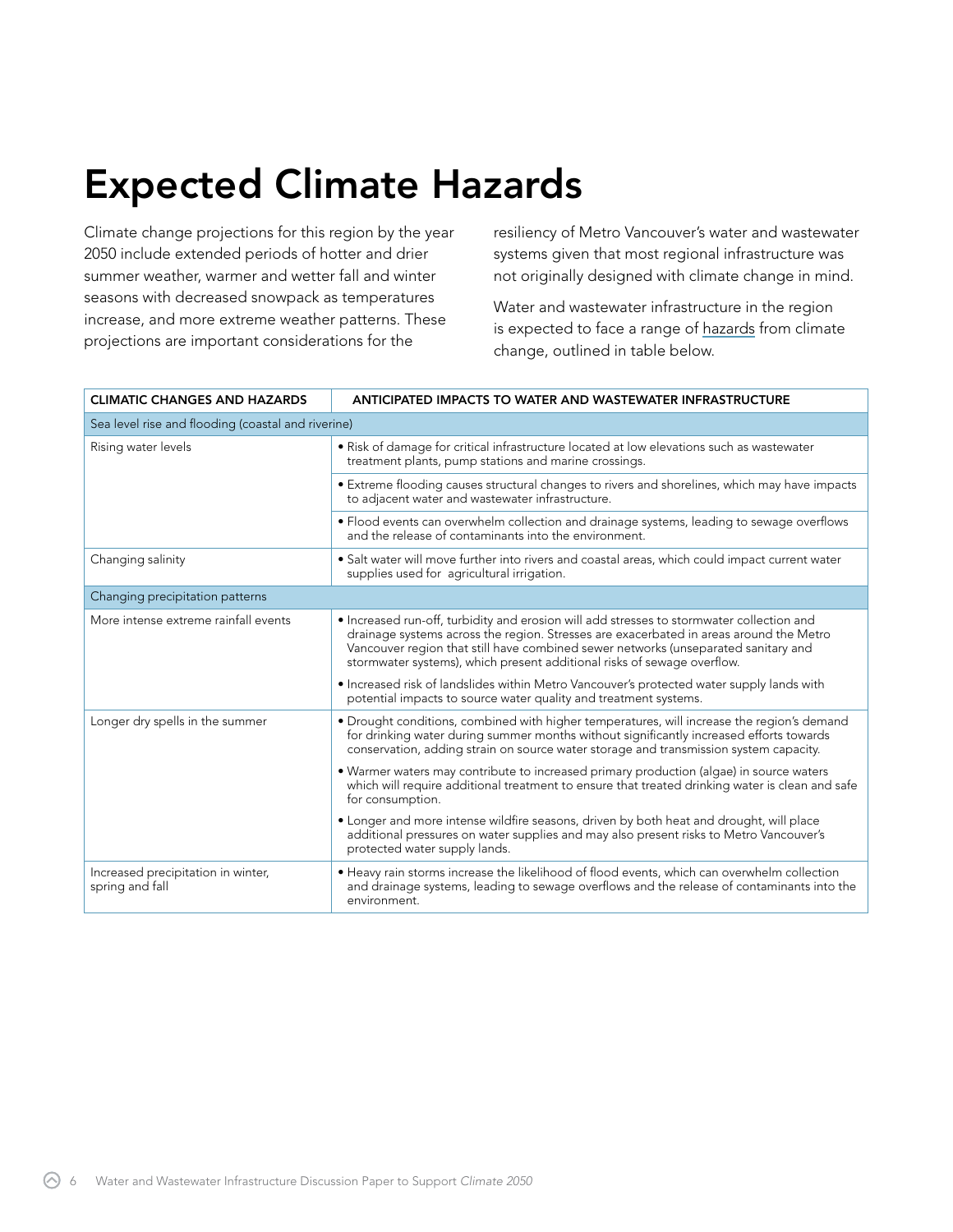| Changing temperatures               |                                                                                                                                                                                                                     |  |  |  |
|-------------------------------------|---------------------------------------------------------------------------------------------------------------------------------------------------------------------------------------------------------------------|--|--|--|
| Extreme heat                        | • Severe heat waves can disproportionately impact the region's most vulnerable populations<br>as water demand increases.                                                                                            |  |  |  |
|                                     | • Additional stresses on nature and ecosystems may require more drinking water supplies to<br>be used for irrigation purposes.                                                                                      |  |  |  |
| Warmer winters                      | • Reduced snowpack in Metro Vancouver's water supply lands will affect water storage<br>capabilities to meet summer demands and potentially increase wildfire danger.                                               |  |  |  |
| Seasonal shifts                     | • Shifts in seasonal temperatures (e.g., early spring/late fall) can cause additional demands on<br>water supplies if more drinking water is required for irrigation, agricultural and/or recreational<br>purposes. |  |  |  |
| Ocean warming and acidification     | • Additional stresses to intertidal and estuarine ecosystems may require additional treatment<br>provisions at wastewater treatment plants discharging into marine environments.                                    |  |  |  |
| Wind storms                         |                                                                                                                                                                                                                     |  |  |  |
| High winds exacerbate other hazards | • Wind storms, in conjunction with sea level rise, can lead to greater storm surge events and<br>more frequent infrastructure disruptions such as power outages and road closures.                                  |  |  |  |

Note: These climate hazards can cause cascading or combined impacts – for example, flooding tends to be more severe following a wildfire, landslides tend to occur following heavy rainfall, and coastal storms may become more frequent and severe when combined with sea level rise. Non-climatic hazards can also exacerbate climatic ones; for instance, subsidence can increase overall sea level rise and earthquakes can disrupt flood protection infrastructure. Climate change impacts will magnify existing stressors on water and wastewater infrastructure and increase demands on water resources.

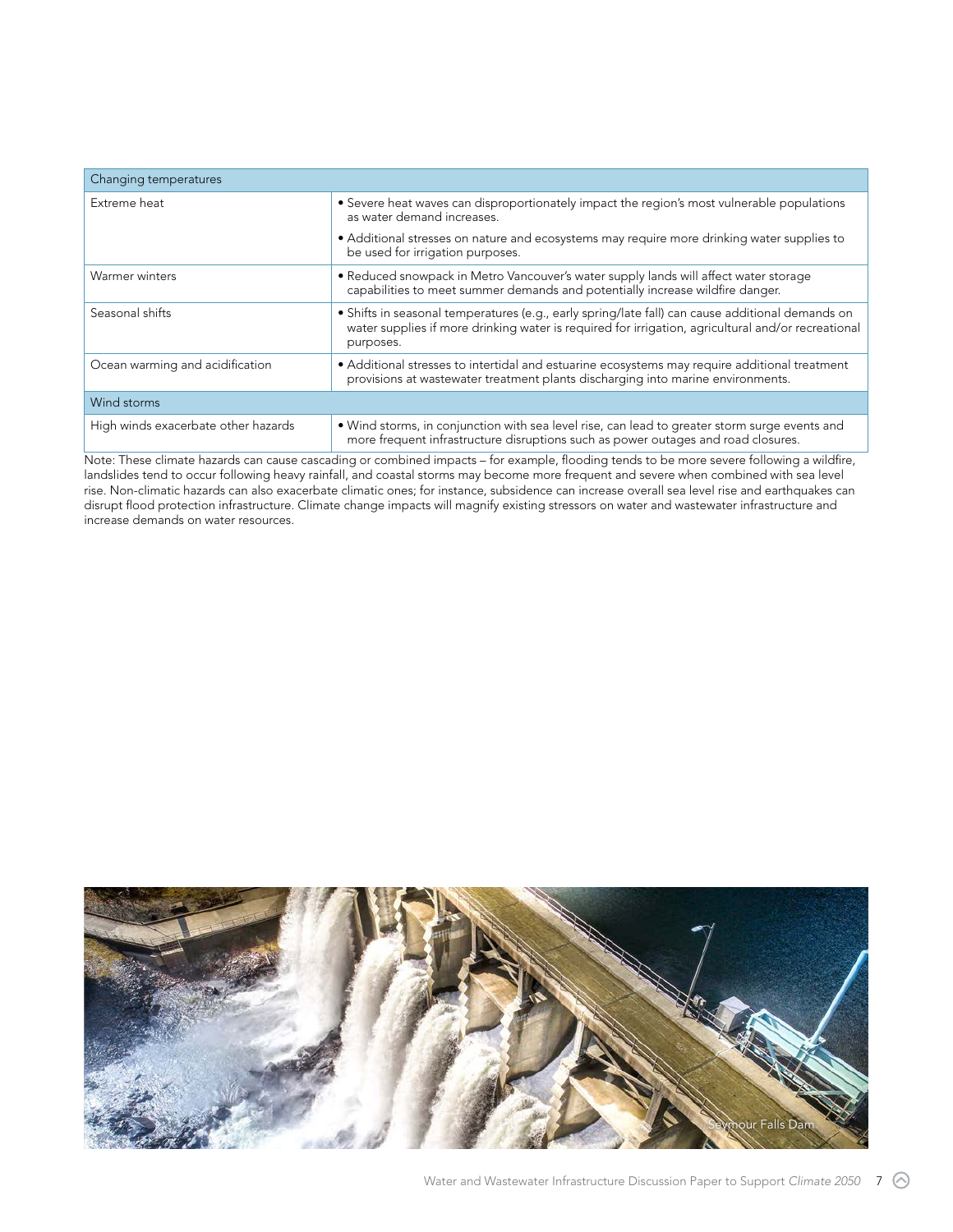# <span id="page-13-0"></span>Low-Carbon Water and Wastewater Infrastructure

### Carbon Storage and Low-Carbon Opportunities

The ecosystems that Metro Vancouver protects in the region's water supply lands store approximately 20 million tonnes of carbon. Although carbon storage is not the primary function of these areas, ongoing protection of these significant carbon stores is critical to climate action in the region and the ongoing reliable supply of drinking water.

Metro Vancouver is pursuing a range of other lowcarbon opportunities, such as continuing to invest in resource recovery to offset energy and water resource demands to taking a closer look at the materials, transportation and construction options available during infrastructure maintenance and upgrade activities. These low-carbon opportunities can also help improve climate resiliency – for example, diversifying our energy sources through energy recovery projects will also strengthen resiliency during power outages.

### Current Actions to Create Low-Carbon Water and Wastewater Infrastructure

Metro Vancouver actively works with other local governments and agencies to take action to reduce GHG emissions. Some significant current actions on water and wastewater management in our region are outlined below.

(Additional information on the actions is listed in the web links shown.)

#### **Water**

1. Watershed protection (Metro Vancouver). The three protected mountain water supply areas that supply the region's drinking water comprise 600 square kilometres of intact second-growth and resilient old-growth coastal temperate rain forest, representing 20% of Metro Vancouver's land base and approximately 20 million tonnes of carbon storage. Fire suppression and ecosystem conservation are actively addressed as critical aspects of drinking water quality protection for half the population of BC and are key facets of regional carbon storage and climate change resiliency.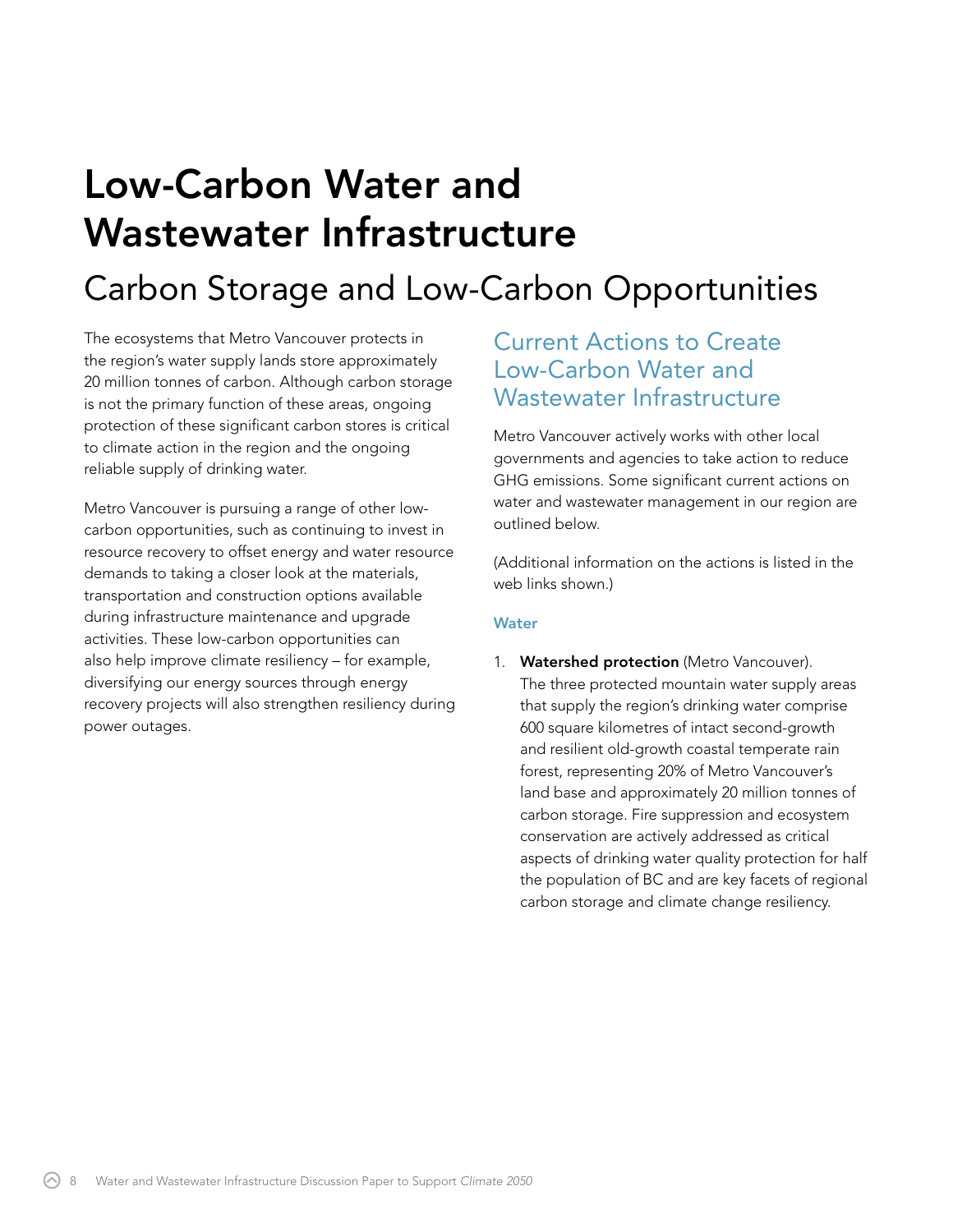- 2. Energy recovery facility at the Capilano Energy Recovery Facility. Treated water from the Seymour Capilano Filtration Plant travels via gravity through a seven kilometre tunnel which powers a turbine and generates 9.5 million kWh units of electricity which is approximately the power used by 1,000 households per year. The electricity generated is used to offset Metro Vancouver power needs at the Capilano Raw Water Pump Station and other nearby facilities.
- 3. Water conservation campaigns create awareness and provide water conservation tips to reduce water consumption for residents and businesses across the region. By ensuring the sustainable use of water resources, the region can protect our natural ecosystems, reduce emissions and defer costly upgrades required to expand our water system capacity (Metro Vancouver and member jurisdictions).
- 4. [Water treatment](#page-24-0) residuals are beneficially used in local cement manufacturing, which reduces emissions from landfilling residuals and mining raw materials (Metro Vancouver).

#### **Wastewater**

- 5. A biogas cleanup facility under construction will generate renewable natural gas (RNG) that will be sold to FortisBC for regional use, displacing fossil fuel use.
- 6. Cogenerating engines at two wastewater treatment plants use biogas to meet nearly all plant heating needs and approximately half of the onsite electricity needs.
- 7. A district energy facility under construction will recover heat from wastewater effluent and supply it to a district energy provider (Metro Vancouver).
- 8. Emission controls reduce fugitive air contaminant from the Wastewater Treatment Plants (Metro Vancouver).
- 9. B[iosolids](#page-23-0) recovered from wastewater treatment are beneficially used in landscaping soil to help improve the water-holding capacity, reducing the need for irrigation. Beneficial use also avoids emissions from landfilling.
- 10. Using biosolids from wastewater treatment plants to cover decommissioned landfills reduces climate change impacts by converting the methane in escaping landfill gas into carbon dioxide, a less potent greenhouse gas (Metro Vancouver).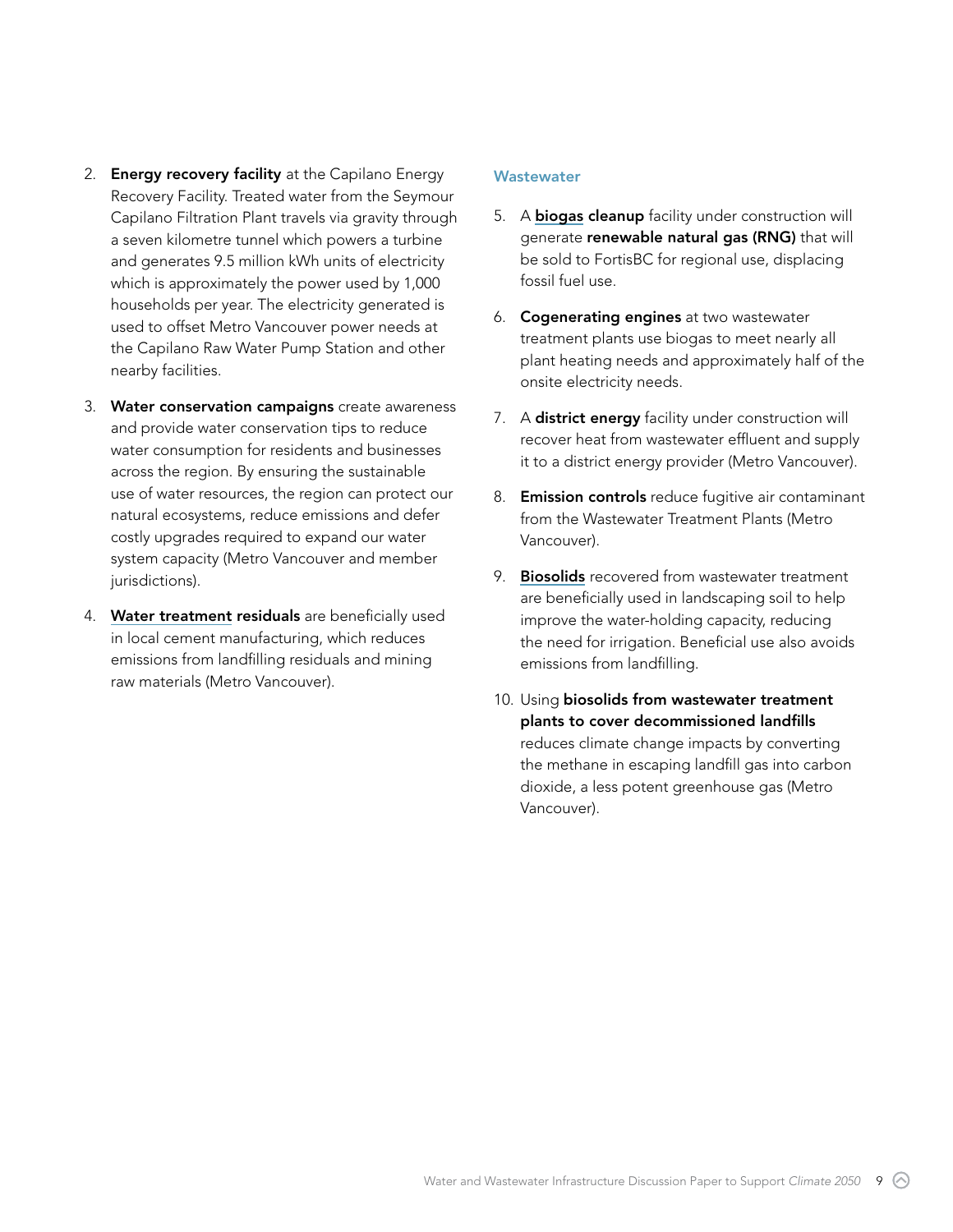# <span id="page-15-0"></span>Climate Resilient Water and Wastewater Infrastructure

The region's 2.7 million residents depend upon Metro Vancouver and its members to provide regional drinking water and wastewater services through the use of well-functioning water and wastewater infrastructure, integrated with healthy waterways.

Actions are needed to protect key infrastructure from climate hazards such as sea level rise and flooding, changing precipitation patterns and changing temperatures. Climate hazards must be considered during design and upgrades of our infrastructure to avoid creating vulnerabilities that make climate [change adaptation](#page-23-0) more difficult and expensive for future generations. Ensuring that our water and wastewater infrastructure is climate resilient will also mean added flexibility to respond to other natural hazards that our region faces, such as earthquakes.

### Current Actions to Improve the Resiliency of Water and Wastewater Infrastructure

Metro Vancouver and its member jurisdictions have been taking action to prepare for climate change impacts for well over a decade. Some key current actions to increase our water and wastewater infrastructure resiliency are outlined below.

1. Improving system resiliency to intense storm events with backup power for essential processes of water and wastewater systems, such as treatment facilities and pump stations. Metro Vancouver and its members continue to implement and prioritize backup power at key water and wastewater facilities (Metro Vancouver and member jurisdictions).

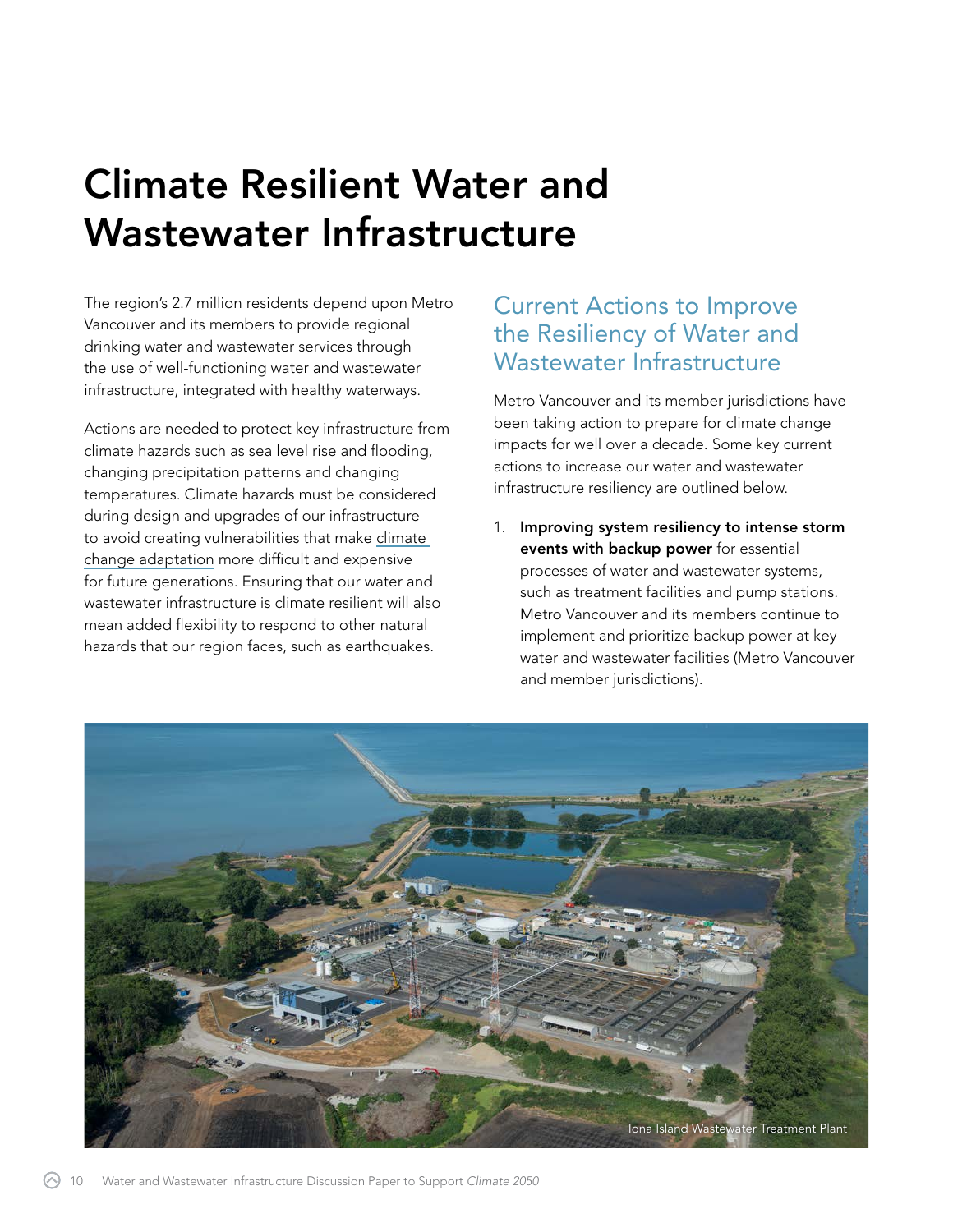- 2. Adapting to future sea level rise and storm surges when upgrading end-of-life critical infrastructure located at low ground elevations, such as Sapperton Pump Station, North Shore Wastewater Treatment Plant and Second Narrows Water Supply Tunnel (Metro Vancouver and member jurisdictions).
- 3. Adapting treatment processes to the impacts of changing climates, such as rising temperatures and more extreme weather. The commissioning of the Seymour Capilano Filtration Plant in 2009 improves the resiliency of the water treatment and supply processes to changing source water quality, and new wastewater treatment plants such as Northwest Langley Wastewater Treatment Plant are being designed with provisions that accommodate higher temperatures (Metro Vancouver).
- 4. Water conservation initiatives that lower summer water demands help increase the resiliency of our source water supply to meet the demand for drinking water during hotter, drier summers (Metro Vancouver and member jurisdictions).
- 5. The Watershed Protection Plan details the extensive planning, training and resource sharing agreements with the BC Wildfire Service and local fire departments that ensure we are in a position to rapidly respond and contain wildfires to the greatest extent possible (Metro Vancouver).
- 6. Planning for resiliency of the water and wastewater systems in the face of uncertainty using techniques such as scenario planning and adaptive management. These approaches were used in the recently-published Water Supply Outlook 2120, allowing for a phased storage upgrading plan that is adaptable to actual trends not only in climate change, but also to other impacting factors such as population and economic growth, conservation, and efficiency.
- 7. Maintaining current climate projections and analyzing up-to-date data will support longrange planning efforts and enable sustainable decision making for future regional water and wastewater needs (Metro Vancouver).
- 8. Working with members to assist in sharing and implementing best practices in stormwater management that support improved resilience to changing climates (Metro Vancouver and member jurisdictions).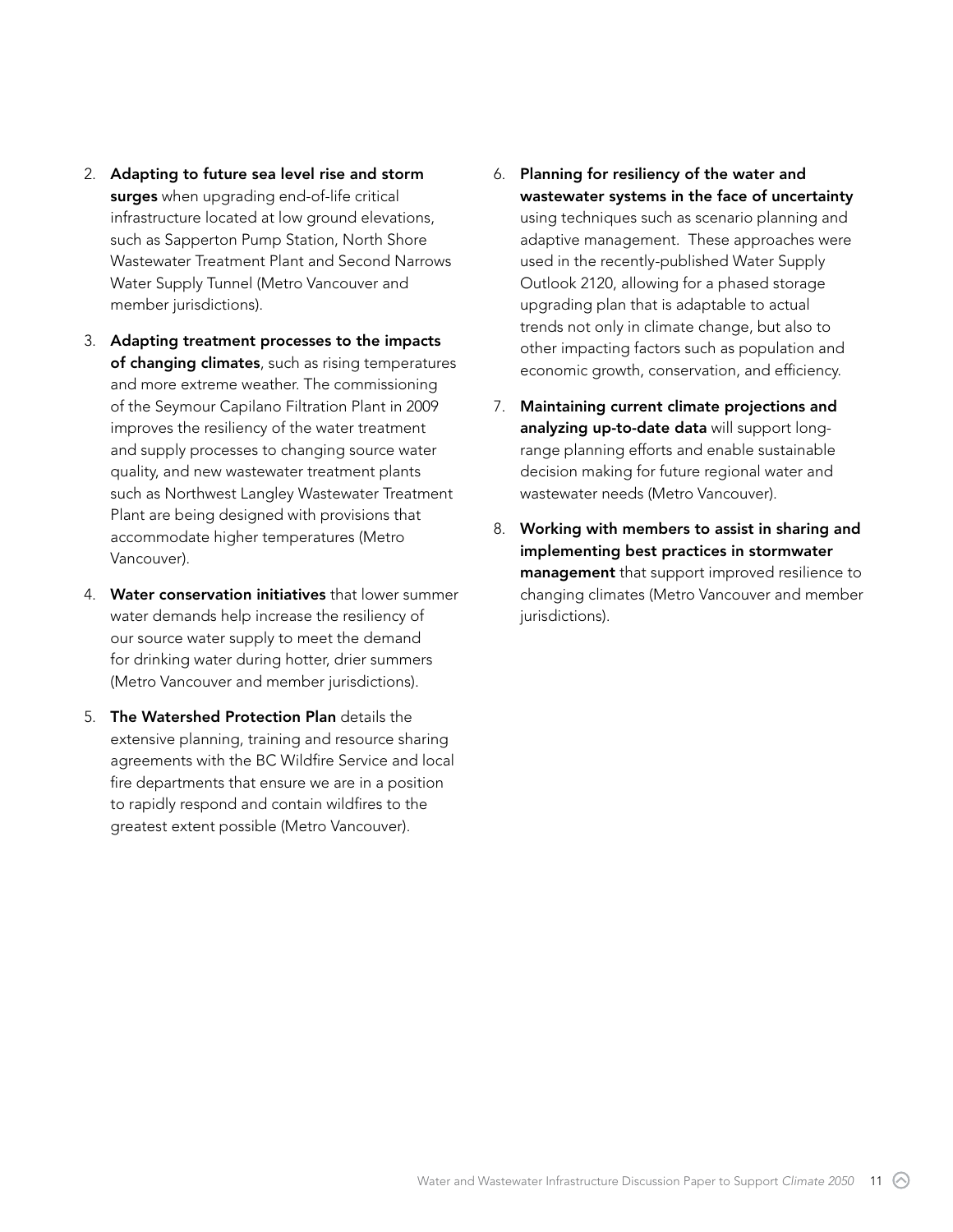#### Roles and Responsibilities Water and Wastewater Infrastructure

Under authority delegated by the BC Government in the *Environmental Management Act*, Metro Vancouver is responsible for managing and regulating air quality and greenhouse gases in the region. As the regional federation, Metro Vancouver is a forum for facilitating collaboration with member jurisdictions and other organizations to create efficiencies, align climate change strategies and actions, and ensure that our region is adapting to climate change. Ensuring low carbon, resilient water and wastewater infrastructure requires close coordination among all governments, as well as businesses, utilities, institutions and residents. The roles of key partners are outlined below.

- **Government of Canada** is working with the provinces and territories to implement the Pan-Canadian Framework on Clean Growth and Climate Change, which includes plans to build climate resilience. The Government of Canada also provides funding for infrastructure that prioritizes emissions reductions and resiliency.
- **Government of BC** sets environmental performance requirements including emissions. The Government of BC is also developing a climate preparedness and adaptation strategy through its role in supporting residents and communities to adapt to climate change.
- **First Nations** are stewards of nature and keepers of generational knowledge on how a changing climate has impacted local water resources and ecosystems.
- Member jurisdictions are responsible for drinking water distribution and wastewater collection infrastructure within their own communities. Member jurisdictions and Metro Vancouver work hand in hand to ensure that local and regional water and wastewater infrastructure meets the needs of residents and is resilient to changing climates. Optimal climate adaptation strategies for the region will require well-aligned and consistent planning between member jurisdictions and Metro Vancouver.
- Health authorities ensure that water quality objectives are appropriate to protect public health, both now and in the future when changing climates place additional strain on the quantity and potentially affect the quality of our freshwater sources.
- Academic institutions in the region contribute important research and innovative ideas on low-carbon infrastructure and climate resiliency needs.
- **Local industry and businesses** develop and implement innovative solutions to environmental challenges, including pursuing water conservation, adopting green infrastructure and sustainable building practices and augmenting resource recovery and the [circular economy.](#page-23-0)
- **Local residents** can help conserve our water resources by taking actions such as minimizing lawn watering and other discretionary outdoor activities that use treated drinking water. Residents can also volunteer to preserve built infrastructure through member jurisdictionsponsored programs such as adopting a catch basin to prevent localized flooding.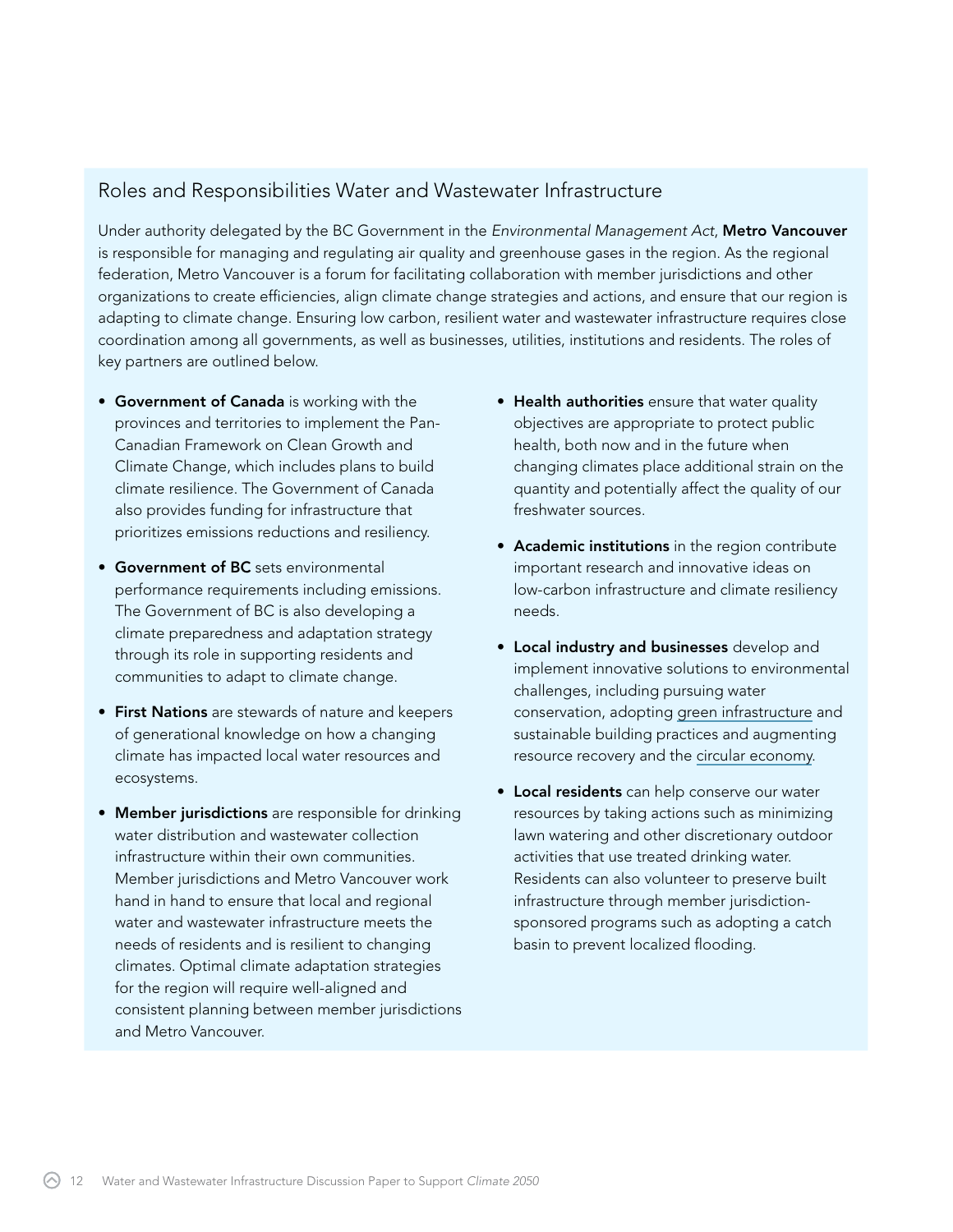### <span id="page-18-0"></span>Discussion: Ensuring Low-Carbon and Climate Resilient Water and Wastewater Infrastructure

The following sections outline proposed goals, example targets, example actions and potential Big Ideas to adapt to climate change impacts.

### Proposed Long-term Goals for Low-Carbon and Climate Resilient Water and Wastewater Infrastructure

Long-term goals describe a desired future state for low emission and carbon neutrality, with expected achievement in 2050 and beyond. Long-term goals will help identify and prioritize new actions to achieve the adaptations required from the water and wastewater systems. In order for water and wastewater systems to reach carbon neutrality or better, emissions will need to be balanced with carbon negative approaches such as ecological sequestration and energy recovery opportunities which may vary between water and wastewater systems.

?

*Please consider the following longterm adaptation goals proposed for our region's water and wastewater infrastructure. Will these goals help us reach our desired future state?* 

- 1. Water infrastructure and operations aims to be carbon neutral.
- 2. Wastewater infrastructure and operations aims to be better than carbon neutral.
- 3. Water and wastewater infrastructure is resilient to the impacts of climate change, including high temperatures, severe weather, floods, wildfire impacts and supply chain disruptions.

#### Example Metrics and Target for Low-Carbon and Climate Resilient Water and Wastewater **Infrastructure**

To support achievement of the long-term adaptation goal, it is important to measure progress towards climate resilient water and wastewater infrastructure. How climate resiliency is measured is an emerging field of research and our region will be learning alongside other jurisdictions. Adaptation metrics will be included in the *Climate 2050 Water and Wastewater Infrastructure Roadmap*.

?

*Please consider the following proposed, planned or in-use metrics, many of which have been considered in other jurisdictions. Could any of these help us measure progress toward our long-term goals? What should performance metrics look like for our region?* 

(Additional information on the targets is listed in the web links shown.)

- 1. The [City of Vancouver](https://vancouver.ca/green-vancouver/goals-and-target.aspx) commits to using 100% renewable energy by 2050.
- 2. Palo Alto's [Sea Level Rise Adaptation](https://www.cityofpaloalto.org/civicax/filebank/blobdload.aspx?t=71340.78&BlobID=70115)  [Policy](https://www.cityofpaloalto.org/civicax/filebank/blobdload.aspx?t=71340.78&BlobID=70115) commits to conducting sea level rise [vulnerability](#page-24-0) assessments on critical infrastructure and developing multi-year sea level rise implementation plans.
- 3. [United Utilities](https://www.unitedutilities.com/globalassets/z_corporate-site/pr19/c0008_pr19_customer_facing_document.pdf) in Liverpool, UK commits to 15% reduction in leakage from their water distribution system by 2025 to improve affordability and sustainability.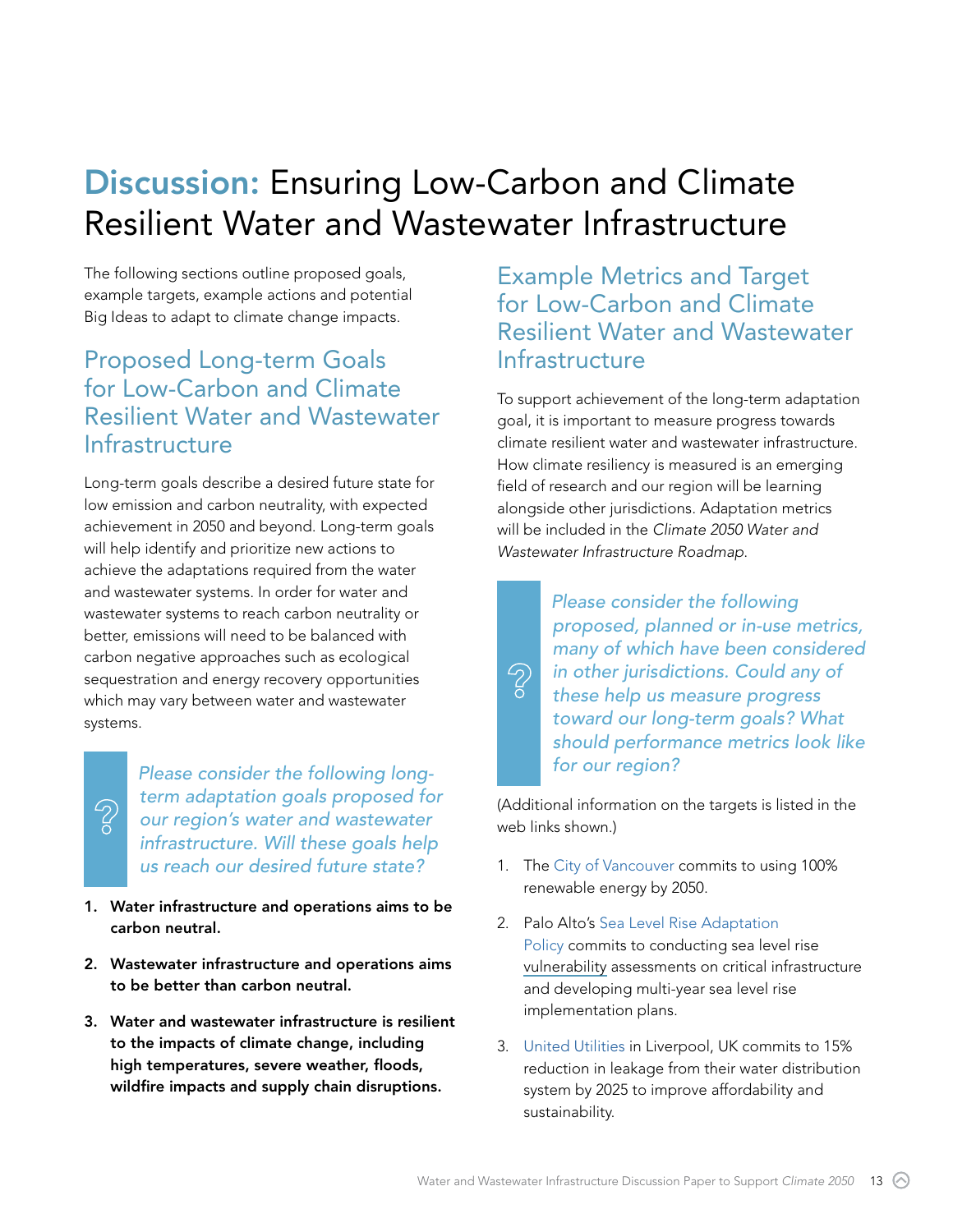<span id="page-19-0"></span>4. The [City of Los Angeles](https://www.lamayor.org/sites/g/files/wph446/f/page/file/Resilient%20Los%20Angeles.pdf) aims to invest in green infrastructure and stormwater retention to increase the number of projects that capture water for reuse, improve stormwater quality, and reduce flooding risk by 2028.

### Example Actions for Low-Carbon and Climate Resilient Water and Wastewater Infrastructure

Actions are the policies and programs, including requirements, incentives and educational outreach campaigns that will lead to more climate resilient water and wastewater infrastructure. Actions will be included in the *Climate 2050 Water and Wastewater Infrastructure Roadmap*. In addition to existing actions we need new actions to address the many opportunities we have to increase resilience and meet our long-term goal.

> *Please consider the following proposed, planned or underway actions from other jurisdictions. Could any of these help us increase resilience to reach our goal? What should additional actions look like?*

?

(Additional information on the actions is listed in the web links shown.)

- 1. Develop climate resiliency guidelines and incorporate climate change information into capital and operational decision making to keep infrastructure facilities safe and operational [\(New](https://www.wucaonline.org/adaptation-in-practice/engineering-case-studies/index.html)  [York City,](https://www.wucaonline.org/adaptation-in-practice/engineering-case-studies/index.html) [Miami\)](https://www.wucaonline.org/assets/pdf/engineering-case-study-miami-dade.pdf)
- 2. Prioritize vulnerability and risk assessments of critical infrastructure based on climate change impacts and set priorities for adaptation strategies [\(Baltimore](www.baltimoresustainability.org/wp-content/uploads/2015/12/BaltimoreClimateActionPlan.pdf), [Portland](https://www.portland.gov/sites/default/files/2019-07/risk-vulnerabilities-assessment-press.pdf), [San Francisco](https://www.wucaonline.org/assets/pdf/engineering-case-study-sanfran.pdf), [Palo Alto](https://www.cityofpaloalto.org/civicax/filebank/blobdload.aspx?t=71340.78&BlobID=70115))
- 3. Prepare stormwater management strategies that account for intense precipitation events, known as cloudbursts, which are projected to increase in frequency and intensity with climate change [\(Copenhagen](https://climate-adapt.eea.europa.eu/metadata/publications/economics-of-cloudburst-and-stormwater-management-in-copenhagen/11258638), [Amsterdam](https://www.rainproof.nl/sites/default/files/rainproof-magazine-engels.pdf))
- 4. Pursue options for water conservation and water reuse to improve water supply resiliency ([Minneapolis-Saint Paul,](https://metrocouncil.org/Wastewater-Water/Planning/Water-Resources-Management-Policy-Plan/WATER-RESOURCES-POLICIES/Water-Resources-Policy-Plan.aspx) [Los Angeles](https://www.lamayor.org/sites/g/files/wph446/f/page/file/Resilient%20Los%20Angeles.pdf), [Grand](https://www.grandrapidsmi.gov/Government/Departments/Office-of-the-City-Manager/Strategic-Plan)  [Rapids](https://www.grandrapidsmi.gov/Government/Departments/Office-of-the-City-Manager/Strategic-Plan))

### Potential Big Ideas for Low-Carbon and Climate Resilient Water and Wastewater Infrastructure

While Metro Vancouver is planning for and taking early actions towards its goal of a resilient region, more needs to be done to think big and act quickly. This section lays out Big Ideas that could more quickly drive the transition towards more resilient infrastructure in the region. Some of these ideas might be developed further through upcoming planning processes such as the new Liquid Waste Management Plan and Drinking Water Management Plan.

|   | Í |  |
|---|---|--|
| Ļ | ₹ |  |
|   |   |  |

*Please consider the following Big Ideas. Could any of these help us to significantly advance climate resilience for water and wastewater infrastructure? What other Big Ideas should Metro Vancouver consider?*

#### Big Idea 1: *Convene a Regional Resilience Taskforce to advance infrastructure resiliency*

Climate change presents challenges that are indiscriminate of jurisdictional boundaries. Similarly, although the region's water and wastewater infrastructure ownership and responsibilities are delineated between Metro Vancouver and its member jurisdictions, the health and function of this infrastructure relies on coordinated management.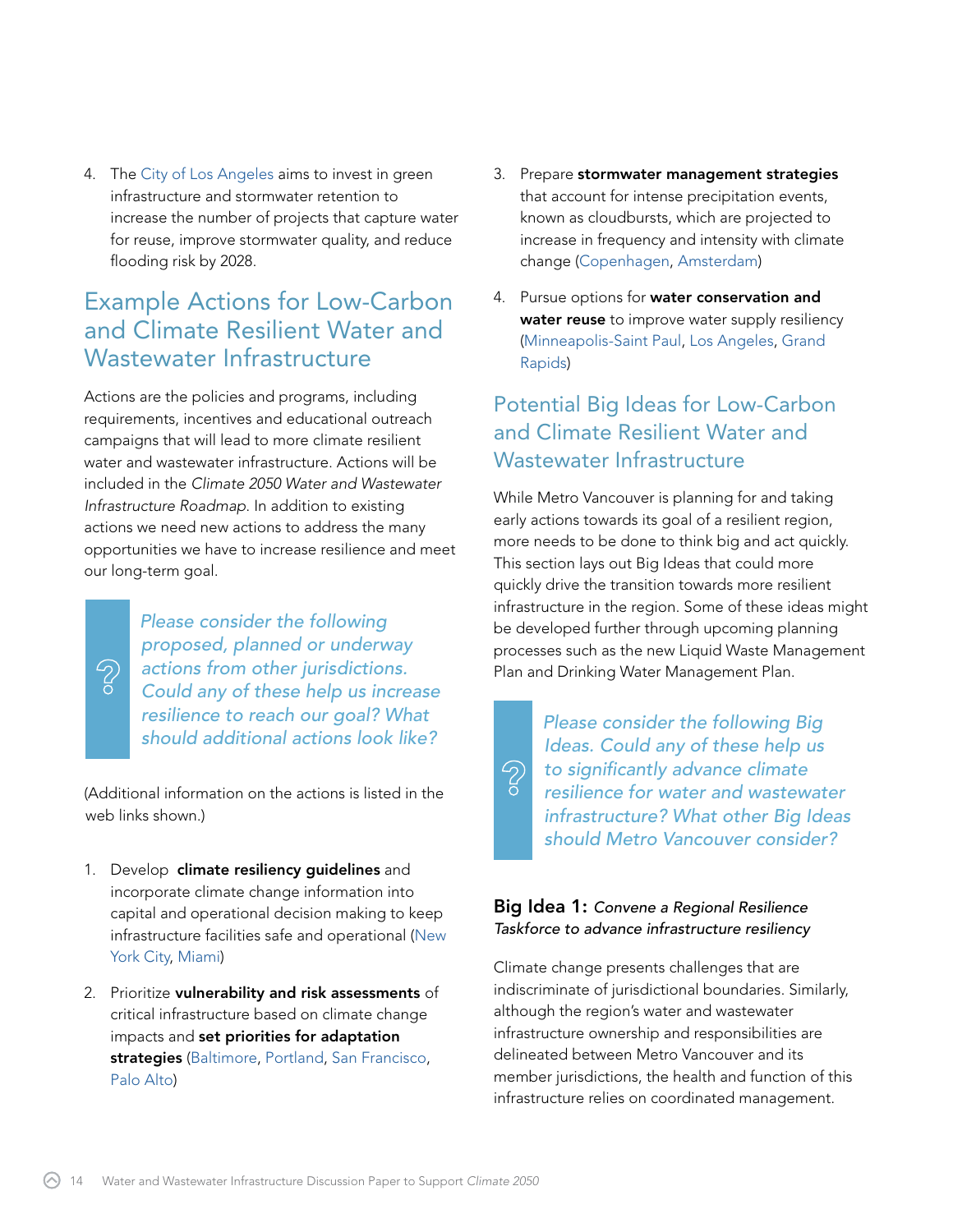To address climate change challenges and improve resiliency, we need to reach beyond traditional jurisdictional and discipline-based silos to coordinate as a region and work toward common goals.

Metro Vancouver can lead a Regional Resilience Taskforce to improve the resiliency of infrastructure. This taskforce can provide a coordinated approach on how to incorporate climate change and resiliency implications in the planning and capital spending for infrastructure projects, set guidelines and design standards, incorporate climate considerations in asset management and leverage partnerships with other agencies.

Meeting long-term targets requires integrated approaches for tracking progress – as the regional federation, through this Regional Resilience Taskforce, Metro Vancouver can develop common progress indicators and work with member jurisdictions and other organizations to monitor and encourage progress on shared actions.

The City of Toronto's [Resiliency Strategy](https://www.toronto.ca/ext/digital_comm/pdfs/resilience-office/toronto-resilience-strategy.pdf) outlines similar efforts to coordinate and break down silos through partnership.

#### Big Idea 2: *Further integrate One Water approaches to water and wastewater management*

In recent years, water and wastewater utilities have begun to shift away from the traditionally separate silos of drinking water, wastewater and stormwater towards an integrated systems approach, often referred to as "One Water." This is based on the fundamental concept that all water systems are interconnected and opportunities exist to leverage the interconnections of our water resources.

An integrated approach to water management allows for a more sustainable and inclusive way to turn challenges into opportunities with initiatives such as reusing water and using less water, energy and nutrient recovery, green infrastructure, as well as innovative ways to optimize planning for operations and finances. The City of Los Angeles recently

completed a One Water LA 2040 Plan that will provide greater resiliency to drought conditions and climate change.

The upcoming updates to the Drinking Water Management Plan and the Liquid Waste Management Plan will incorporate a One Water approach, allowing Metro Vancouver's Water Services and Liquid Waste Services departments to align and coordinate on common goals. This will expand upon on-going work to explore non-potable water reuse and reclaimed water from wastewater treatment plants. Metro Vancouver will work with the Government of BC and others as necessary to seek modernization of governing legislation, and to update codes and standards to facilitate One Water approaches that improve resiliency to climate change.

#### Big Idea 3: *Require full carbon cost accounting and ecosystem service valuation during construction and operation of Metro Vancouver's infrastructure*

Many services and products are sourced from outside of the region, and the practices of suppliers vary. Likewise, design and operational decisions can have varying associated emissions impacts. By integrating full carbon cost accounting and ecosystem services valuation into decision making on water and wastewater infrastructure construction and maintenance work, Metro Vancouver can do its part to minimize emissions.

Carbon cost accounting is a developing field that is not yet established or standardized across BC or Canada. The Canada Green Building Council (CaGBC) recently developed carbon emissions accounting methodology within the [CaGBC ZCB Standard](https://www.cagbc.org/CAGBC/Zero_Carbon/The_CaGBC_Zero_Carbon_Building_Program.aspx) that accounts for direct emissions, indirect emissions, biomass emissions and green power in its carbon balance model. This, or other carbon cost accounting methodologies, can be integrated into decision making processes to better understand the full implications when evaluating options for infrastructure projects.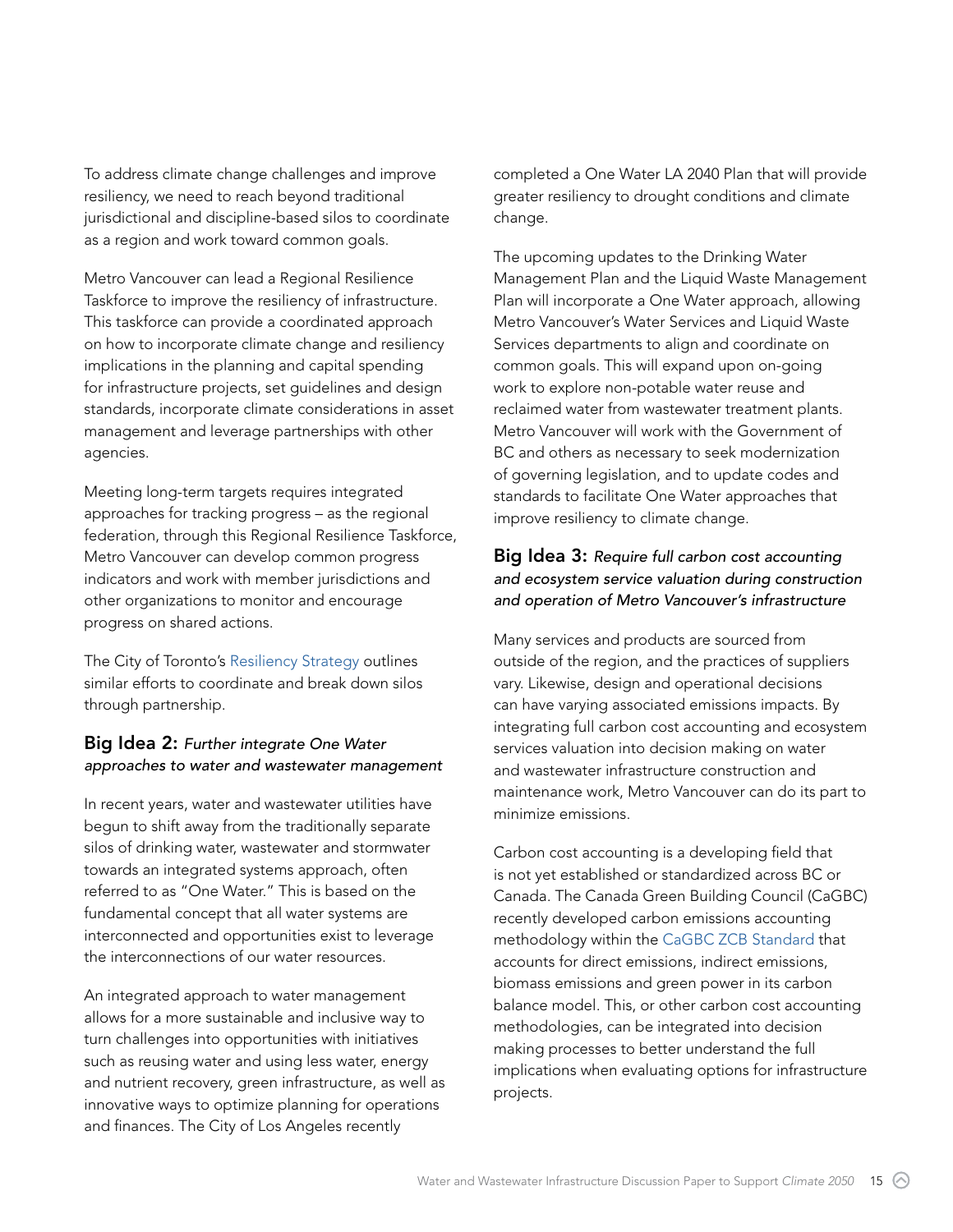Valuing natural assets and integrating the information into decision-making is also an emerging practice. Some early adopters of this approach are listed below:

- The [Municipal Natural Assets Initiative](https://mnai.ca/about/) team provides scientific, economic and municipal expertise to support and guide local governments in identifying, valuing and accounting for natural assets in their financial planning and asset management programs.
- [Gibsons, BC](https://gibsons.ca/sustainability/natural-assets/gibsons-natural-asset-management-journey/) was North America's first community to experiment with strategies to integrate natural assets into asset management and financial planning. For example, Gibsons' Integrated Stormwater Management Plan leverages natural assets to provide stormwater services, as an alternative to building new infrastructure, and has resulted in millions of dollars saved in construction and maintenance costs.
- The [Region of Peel and Credit Valley Conservation](https://mnai.ca/where-are-they-now-peel/) have inventoried and assessed stormwater services provided by wetlands, forests and open green spaces for the entire region under current and future climates – valuing these services at over \$20 billion. This information will be used to develop a business case for natural asset management, maintenance and restoration.

#### Big Idea 4: *Create low-carbon energy*

Metro Vancouver and its partners are exploring several key opportunities to create low-carbon energy from water and liquid waste, as outlined below. These lowcarbon energy and resource recovery opportunities will bolster infrastructure resilience and mitigate greenhouse gas emissions.

• Develop additional **district energy** using waste heat from liquid waste infrastructure, including wastewater treatment plants and large sewers (see side box).

- Residuals recovered from the wastewater system contain organic matter that can be used as a low-carbon energy source. Metro Vancouver is exploring technologies to convert residuals into solid fuels to displace higher carbon fuels such as coal in cement kilns, as well as into liquid fuels, using a process called hydrothermal liquefaction.
- Build additional biogas cleanup facilities at wastewater treatment plants to generate renewable natural gas (RNG) that will be sold to FortisBC for regional use, displacing fossil fuel use.

Metro Vancouver will continue to explore these and other opportunities to create low-carbon energy for the region. These energy sources reduce greenhouse gas emissions elsewhere; Metro Vancouver has estimated that the above projects could reduce regional greenhouse gas emissions by up to 500,000 tonnes per year.

#### District Energy Opportunities in Metro Vancouver

District energy systems are centralized facilities that heat and cool residential and commercial buildings more efficiently and with less emissions than individual building heating and cooling systems. Metro Vancouver is building a facility to recover heat from wastewater effluent and supply it to a district energy provider (in progress). Metro Vancouver is exploring several other district energy opportunities, including using steam generated at the Waste-to-Energy Facility or heat recovered from large sewer pipes.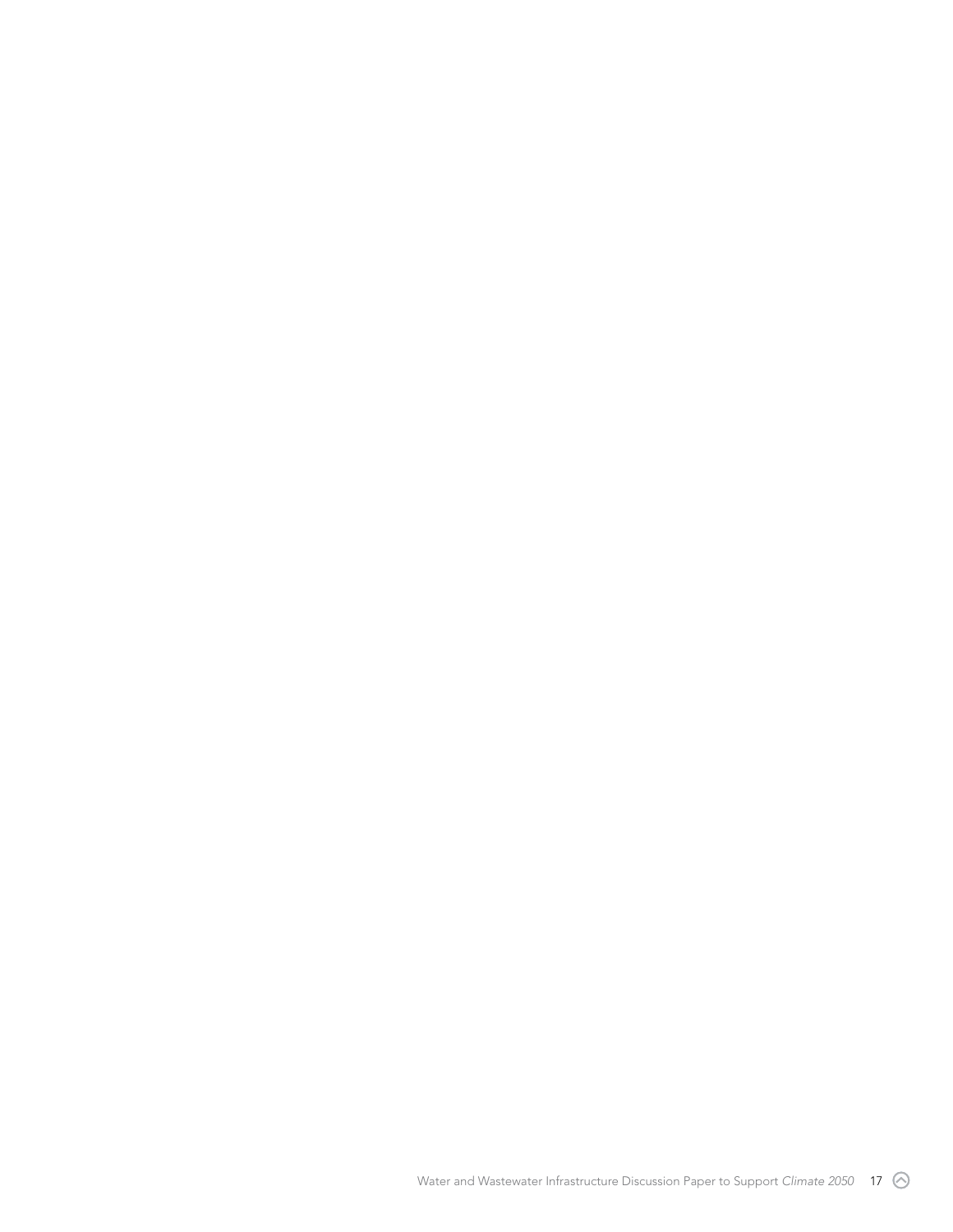# <span id="page-23-0"></span>Feedback and Engagement Process

Metro Vancouver invites feedback from diverse viewpoints to help shape *Climate 2050*. Metro Vancouver will carefully consider all input. Feedback is welcome by email at [Climate2050@metrovancouver.org,](mailto:Climate2050%40metrovancouver.org?subject=Feedback%20-%20Infrastructure%20Discussion%20Paper) or by telephone at 604-432-6200.

To ensure efficiency and cross-project considerations, feedback on this discussion paper will also be shared with the Metro Vancouver project teams for additional projects including the upcoming updates to the regional drinking water and liquid waste management plans.

To ensure your comments are considered please provide feedback by April 30, 2021.

### How Feedback Will Be Used

With revisions, content from this discussion paper will form the basis of the *Climate 2050 Water and Wastewater Infrastructure Roadmap*, which will be available for feedback before it is finalized.

Comments and suggestions will be compiled into a summary report for consideration by the Metro Vancouver Board and will be made publicly available.

Metro Vancouver staff will treat personal information with confidentiality; please note that comments you submit may be provided to a third party if a freedom of information request is made under the *Freedom of Information and Protection of Privacy Act*. If you have any questions or comments regarding the consultation process, please call 604-432-6200.

Thank you for taking the time to provide your valuable feedback.

For more information, visit [metrovancouver.org](http://www.metrovancouver.org/) and search "*Climate 2050*", or call 604-432-6200.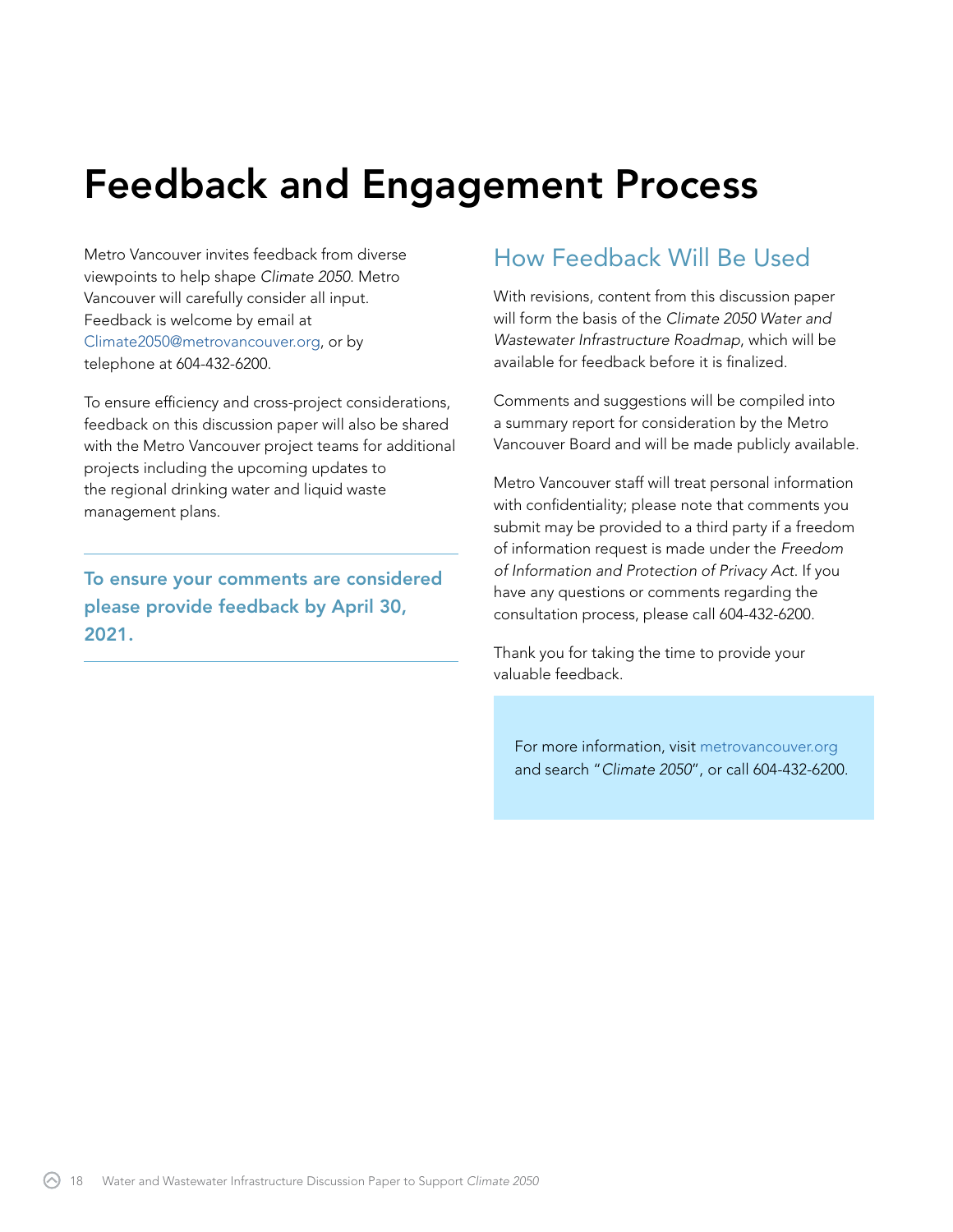# <span id="page-24-0"></span>**Glossary**

Air contaminants are any substances emitted into the air that do or could a) harm public health (including material physical discomfort) and property, b) damage the environment, including the climate, c) impede normal business operations, or d) impair visual air quality

**Biosolids** is produced from anaerobic digestion processes at wastewater treatment plants and can be used to generate heat and electricity.

Carbon neutral region is a region that has achieved the deepest greenhouse gas emissions reductions possible across all economic sectors, and removes or captures sufficient carbon dioxide to balance any remaining regional greenhouse gas emissions.

**Circular economy** is an economy where the value of products is retained after their initial use through reuse, repair and remanufacturing. Keeping products functioning at their highest potential reduces embodied emissions, and also reduces emissions associated with waste management. Transitioning to a circular economy will gradually decouple economic activity from the consumption of finite resources, by designing waste out of the

system and helping to regenerate natural systems.

Climate change adaptation means anticipating, planning for and responding to the adverse effects of climate change and taking appropriate action to prevent or minimize the damage it can cause, or taking advantage of opportunities that may arise. It has been shown that well planned, early adaptation action saves money and lives later.

Common air contaminants are air contaminants that can harm public health and reduce residents' quality of life and life expectancy by causing heart and lung diseases, cancer, asthma and other impacts. Some air contaminants have odorous characteristics. Common air contaminants include fine and coarse particulate matter, ground-level ozone, nitrogen dioxide and sulphur dioxide.

**Embodied emissions** are the greenhouse gas emissions associated with the construction of goods and products, including the raw materials and the transport of the good or product to where it is sold.

**Green infrastructure** is a tool for providing biodiversity and climate benefits through nature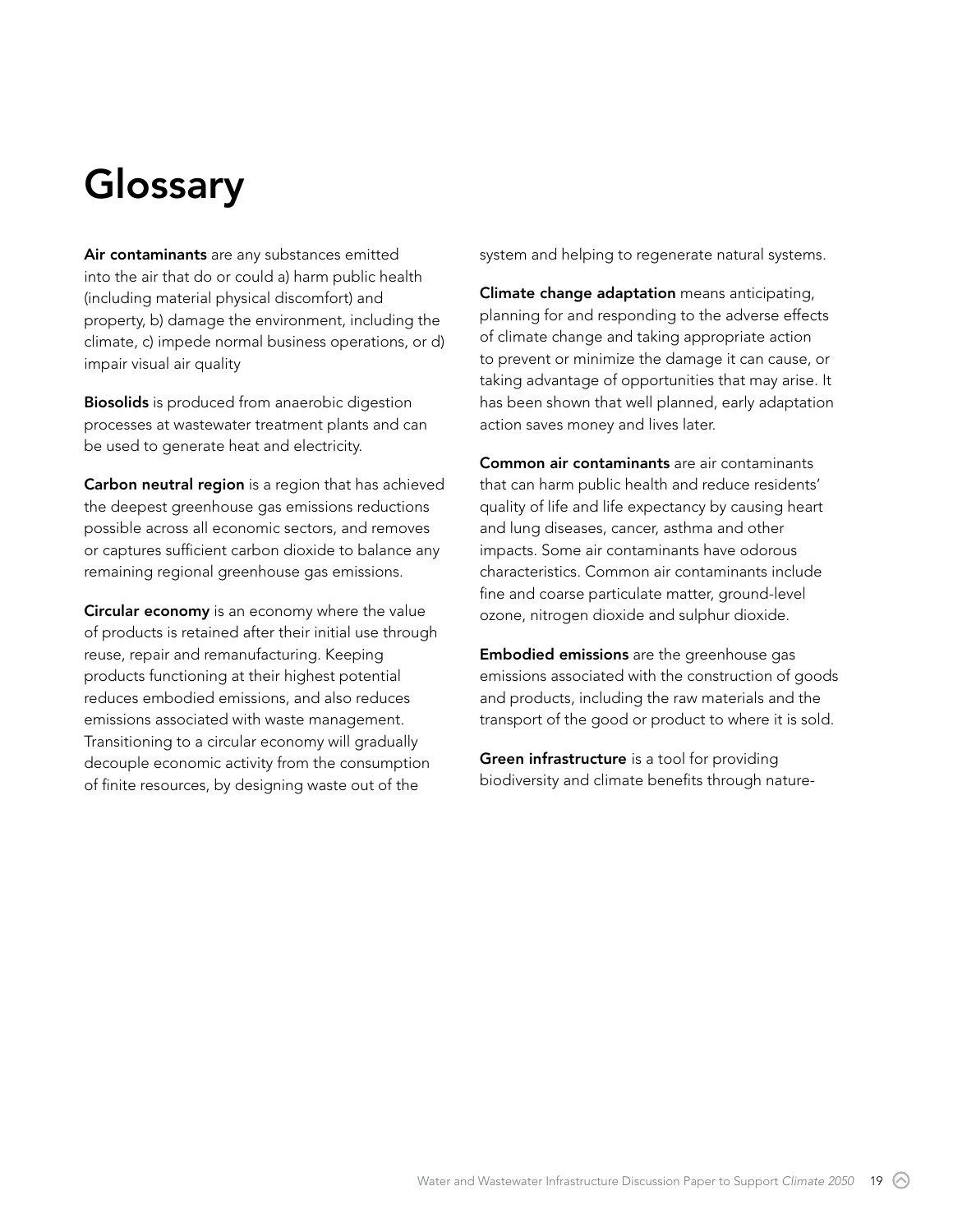based solutions. It includes natural, enhanced, and engineered assets that collectively provide society with ecosystem services required for healthy living. Natural assets (e.g., forests, wetlands and soil) and enhanced or engineered systems (e.g., bioswales and green roofs) improve resilience and mitigate negative environmental impacts from urban development, benefiting both people and ecosystem function.

Greenhouse gases (GHGs) are air contaminants that trap heat and are the cause of climate change. Greenhouse gases include carbon dioxide and nitrous oxide, as well as short-lived climate forcers such as methane, halocarbons, black carbon and ozone. Limiting or preventing greenhouse gas emissions and removing these gases from the atmosphere is critical to avoiding catastrophic climate change (sometimes referred to as climate change mitigation).

Hazard refers to a dangerous phenomenon, substance, human activity, or condition. In this context, hazards are caused or made worse by climate change. Examples include rainstorms, extreme weather, wildfires, storm surges and landslides.

**Source Reservoirs** are the six bodies of water where natural rainfall and snowmelt is stored in Metro Vancouver's Water Supply Area. The source reservoirs have dams and conveyance infrastructure to send the stored water to treatment on demand.

**Stormwater** is the water from rain or melting snow that is not absorbed into the ground. In urban areas, stormwater goes into storm sewers (the grated drains found on streets), which empty directly into rivers, creeks or the ocean. Managing stormwater and drainage is key to preserving the health of urban streams and rivers.

Vulnerability is the degree to which ecosystems, economies, infrastructure and communities are susceptible to, or unable to cope with, the adverse effects of climate change. Vulnerability varies based on exposure, sensitivity and adaptive capacity. Geographic location, socio-economic conditions and other factors can impact susceptibility to harm and adaptive capacity.

Water treatment Water from the source reservoirs is treated with combination of ozonation or filtration, followed by UV and residual disinfection (chlorination) at one of two water treatment facilities, then undergoes secondary disinfection as it moves throughout the region. This ensures that drinking water remains clean and safe for residents across the region.

Wastewater treatment occurs at five Metro Vancouver wastewater treatment plants across the region. Wastewater can contain a number of different pollutants and waste products, including soap, food scraps, human waste, oils and other chemicals.